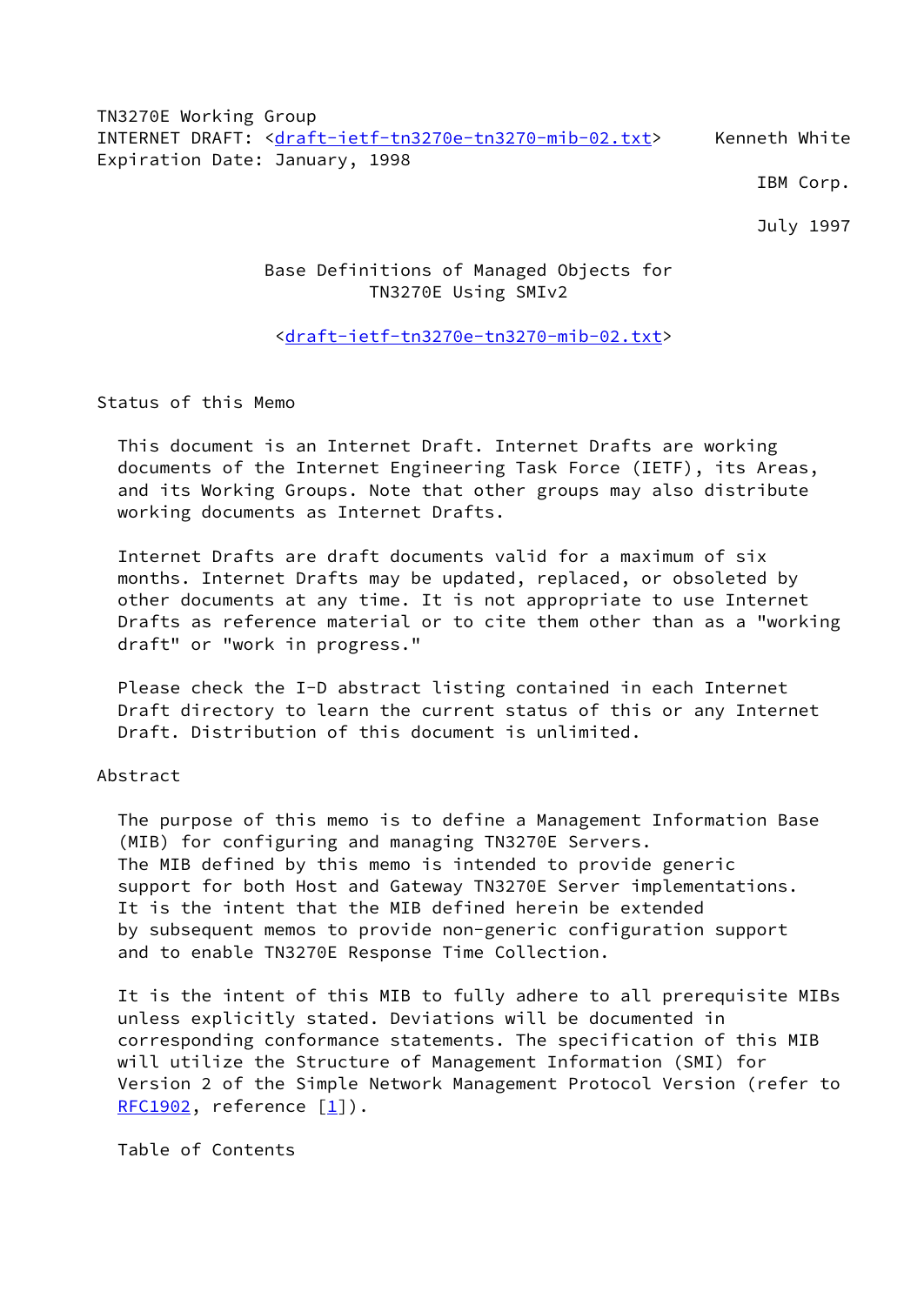## <span id="page-1-0"></span>White TN3270E Management Information Base (TN3270E-MIB)28 July 1997

| 2.0 The SNMPv2 Network Management Framework 2 |  |
|-----------------------------------------------|--|
|                                               |  |
|                                               |  |
|                                               |  |
|                                               |  |
|                                               |  |
|                                               |  |
| 3.2 TN3270E Server Resource Configuration 5   |  |
| 3.3 Resource/IP Address Mappings 5            |  |
|                                               |  |
| 3.3.2 TCP Connection Table Additions 5        |  |
|                                               |  |
| 5.0 Security Considerations27                 |  |
|                                               |  |
|                                               |  |
|                                               |  |

### <span id="page-1-1"></span>[1](#page-1-1). Introduction

 This document is a product of the TN3270E Working Group. Its purpose is to define a MIB module for extending the traditional MIBs supported by a TCP/IP implementation for configuration and management of TN3270E Servers.

 This memo considers IPv6 addressability to be out of scope with respect to the MIB module defined herein. It is the intent of the author of this document to address IPv6 addressing in an additional submission.

## <span id="page-1-2"></span>[2](#page-1-2). The SNMPv2 Network Management Framework

 The SNMP Network Management Framework presently consists of three major components. They are:

- o the SMI, described in [RFC 1902](https://datatracker.ietf.org/doc/pdf/rfc1902)  $[1]$  $[1]$ , the mechanisms used for describing and naming objects for the purpose of management.
- o the MIB-II, STD 17, [RFC 1213](https://datatracker.ietf.org/doc/pdf/rfc1213)  $[5]$  $[5]$ , the core set of managed objects for the Internet suite of protocols.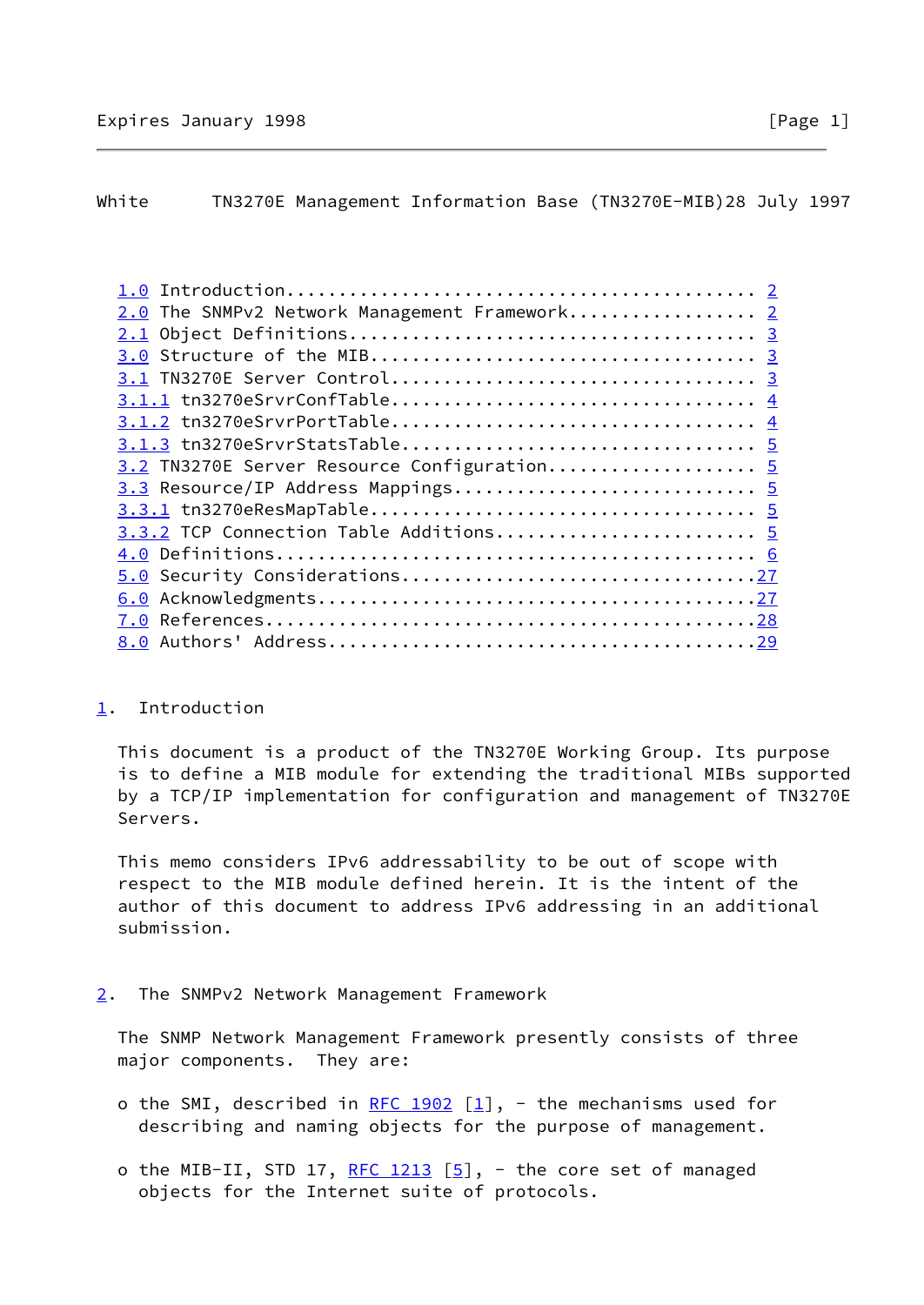o the protocol, [RFC 1157](https://datatracker.ietf.org/doc/pdf/rfc1157) [\[9](#page-31-2)] and/or [RFC 1905](https://datatracker.ietf.org/doc/pdf/rfc1905) [\[7](#page-31-3)] - the protocol for accessing managed information.

Textual conventions are defined in  $RFC 1903 [6]$  $RFC 1903 [6]$ , and conformance

Expires January 1998 **Expires** 2

<span id="page-2-1"></span>White TN3270E Management Information Base (TN3270E-MIB)28 July 1997

statements are defined in RFC  $1904$   $[8]$  $[8]$ .

 The Framework permits new objects to be defined for the purpose of experimentation and evaluation.

 This memo specifies a MIB module that is compliant to the SNMPv2 SMI. A semantically identical MIB conforming to the SNMPv1 SMI can be produced through the appropriate translation.

#### <span id="page-2-0"></span>[2.1](#page-2-0). Object Definitions

 Managed objects are accessed via a virtual information store, termed the Management Information Base or MIB. Objects in the MIB are defined using the subset of Abstract Syntax Notation One (ASN.1) defined in the SMI. In particular, each object object type is named by an OBJECT IDENTIFIER, an administratively assigned name. The object type together with an object instance serves to uniquely identify a specific instantiation of the object. For human convenience, we often use a textual string, termed the descriptor, to refer to the object type.

## <span id="page-2-2"></span>[3](#page-2-2). Structure of the MIB

The TN3270E-MIB is split into the following components:

- o TN3270E Server Control
- o TN3270E Server Resource Configuration
- o Resource/IP Address Mappings

 The TN3270E-MIB is defined for support primarily by TN3270E Servers. Use of this MIB by TN3270 Servers that do not support the TN3270E protocol is not explicitly addressed by this memo. A significant portion of the objects do apply in the TN3270 only case. Addressing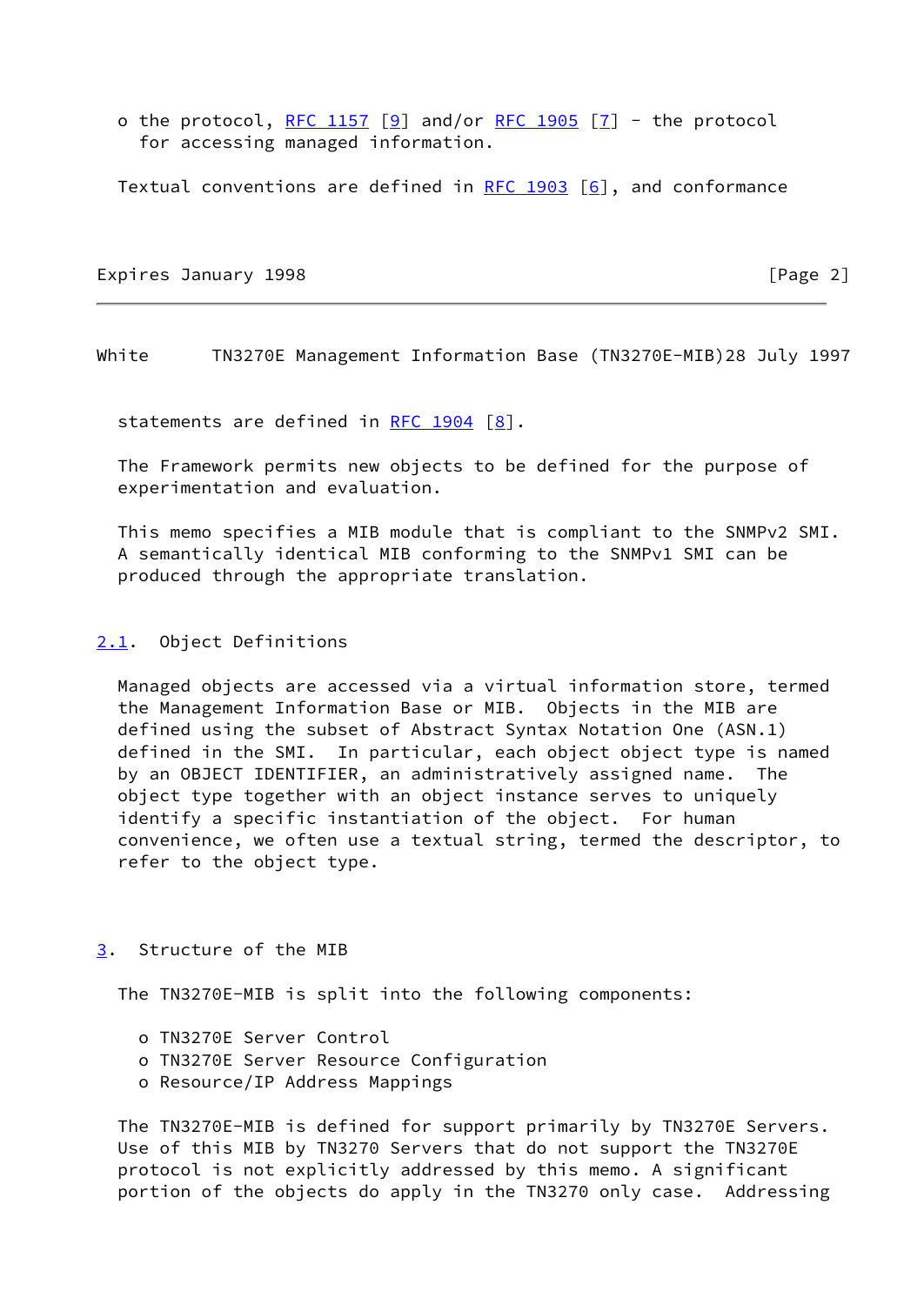the TN3270 only case was not done since it is unlikely that this MIB would be implemented by TN3270 only servers.

<span id="page-3-0"></span>[3.1](#page-3-0). TN3270E Server Control

 This group of objects provides for TN3270E Server configuration and consists of:

- o tn3270eSrvrConfTable
- o tn3270eSrvrPortTable
- o tn3270eSrvrStatsTable

Expires January 1998 **Expires** 2011 **Expires** 2012

<span id="page-3-2"></span>White TN3270E Management Information Base (TN3270E-MIB)28 July 1997

#### <span id="page-3-1"></span>[3.1.1](#page-3-1). tn3270eSrvrConfTable

 The tn3270eSrvrConfTable contains a set of objects primarily for configuring and managing a TN3270E Server. This table, as well most of the tables in the TN3270E-MIB, are structured to be indexed by a unsigned integer, tn3270eSrvrConfIndex. The primary index element, tn3270eSrvrConfigIndex, enables support of multiple TN3270E Servers on the same host.

 An earlier version of this memo had used the local IP Address associated with a TN3270E Server along with tn3270eSrvrConfIndex as the primary indexes into most of its tables. Use of a local IP Address was thought to enable representation of these tables by management applications. This approach was dropped since it introduces a level of complexity with respect to MIB table indexing for little actually benefit.

 tn3270eSrvrConfInactivityTimer defines the inactivity period for TN3270 and TN3270E Sessions. tn3270eSrvrConfSessionTermState defines how a session should be terminated. The three objects:

- o tn3270eSrvrConfActivityCheck
- o tn3270eSrvrConfActivityTimeout
- o tn3270eSrvrConfActivityInterval

 defines the parameters for performing the "Telnet Timing Mark Option" as defined by  $RFC 860 [3]$  $RFC 860 [3]$ . The object tn3270eSrvrConfActivityCheck is defined to enable selection of either a NOP command or a TIMEMARK command. Sending a NOP command results in less overhead then a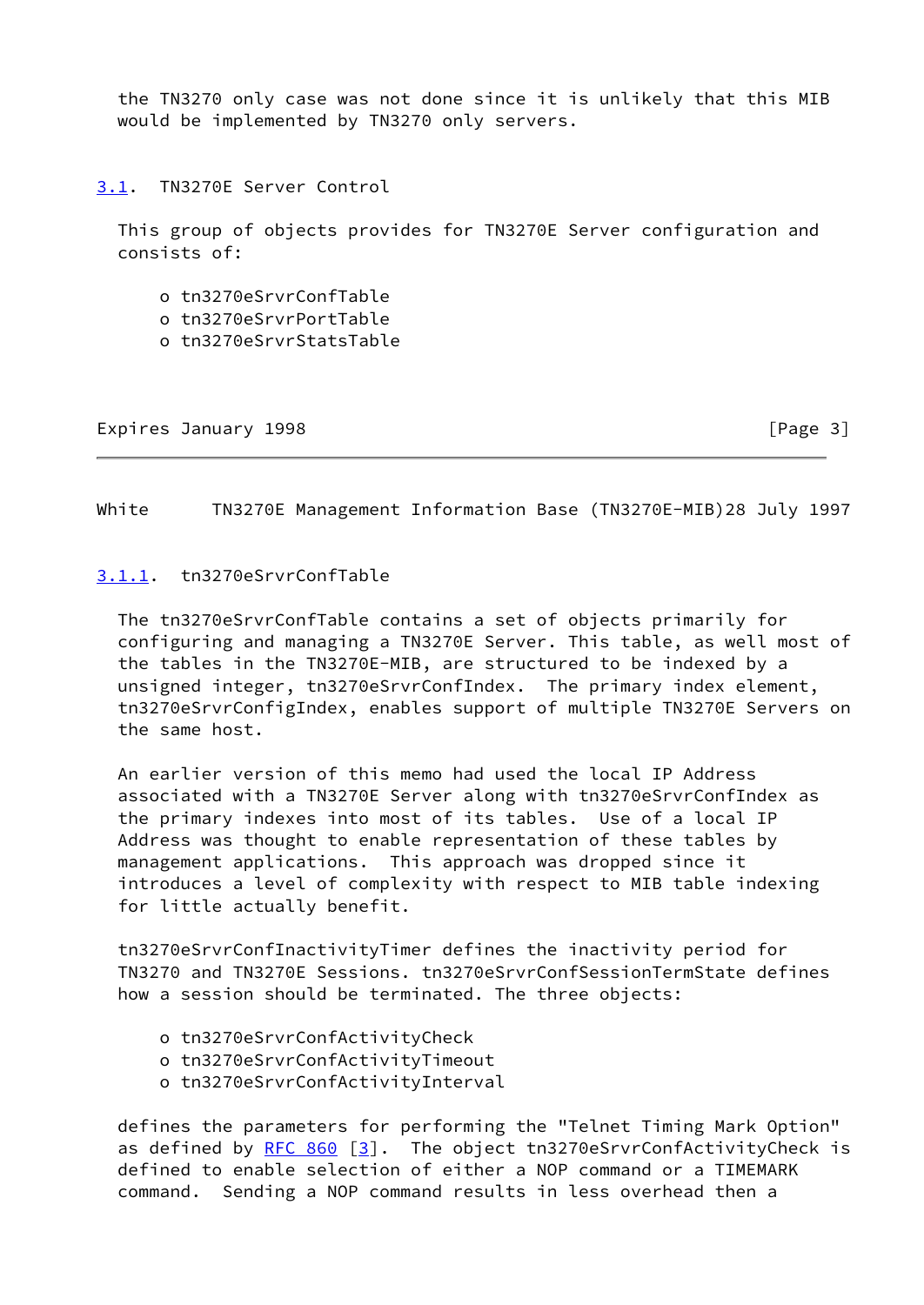TIMEMARK command since a client doesn't send a reply.

 The objects tn3270eSrvrConfAdminStatus and tn3270eSrvrConfOperStatus exists in order to enable remote starting and stopping of a TN3270E Server. tn3270eSrvrConfFunctionsSupported indicates which of the TN3270 and TN3270E options that a server supports. The object tn3270eSrvrConfSessionTermState defines as a global option what processing steps that a TN3270E Server should perform when a TN3270E Session terminates with respect to the associating TCP Connection. The object tn3270eSrvrConfSrvrType indicates the implementation type of TN3270E Server that the tn3270eSrvrConfEntry represents. The object tn3270eSrvrConfRowStatus provides the capability to perform remote creation and deletion operations on this table.

### <span id="page-4-0"></span>[3.1.2](#page-4-0). tn3270eSrvrPortTable

 The tn3270eSrvrPortTable exists in order to assign and retrieve the local ports associated with a TN3270E Server. Some TN3270E Server

Expires January 1998 **Expires** (Page 4)

<span id="page-4-2"></span>White TN3270E Management Information Base (TN3270E-MIB)28 July 1997

implementations support multiple local port usage.

### <span id="page-4-1"></span>[3.1.3](#page-4-1). tn3270eSrvrStatsTable

 The tn3270eSrvrStatsTable defines a series of objects used to provide general statistics on the use of a TN3270E Server.

## <span id="page-4-3"></span>[3.2](#page-4-3). TN3270E Server Resource Configuration

The TN3270E Server Resource Configuration collection of objects consists of three tables:

- o tn3270eIpGroupTable
- o tn3270eResPoolTable
- o tn3270eIpResMapTable

The tn3270eIpGroupTable and tn3270eResPoolTable enable implementations to define groupings of both IP Addresses and Resource Pools for mapping IP Addresses to resources. The mapping of a IP Group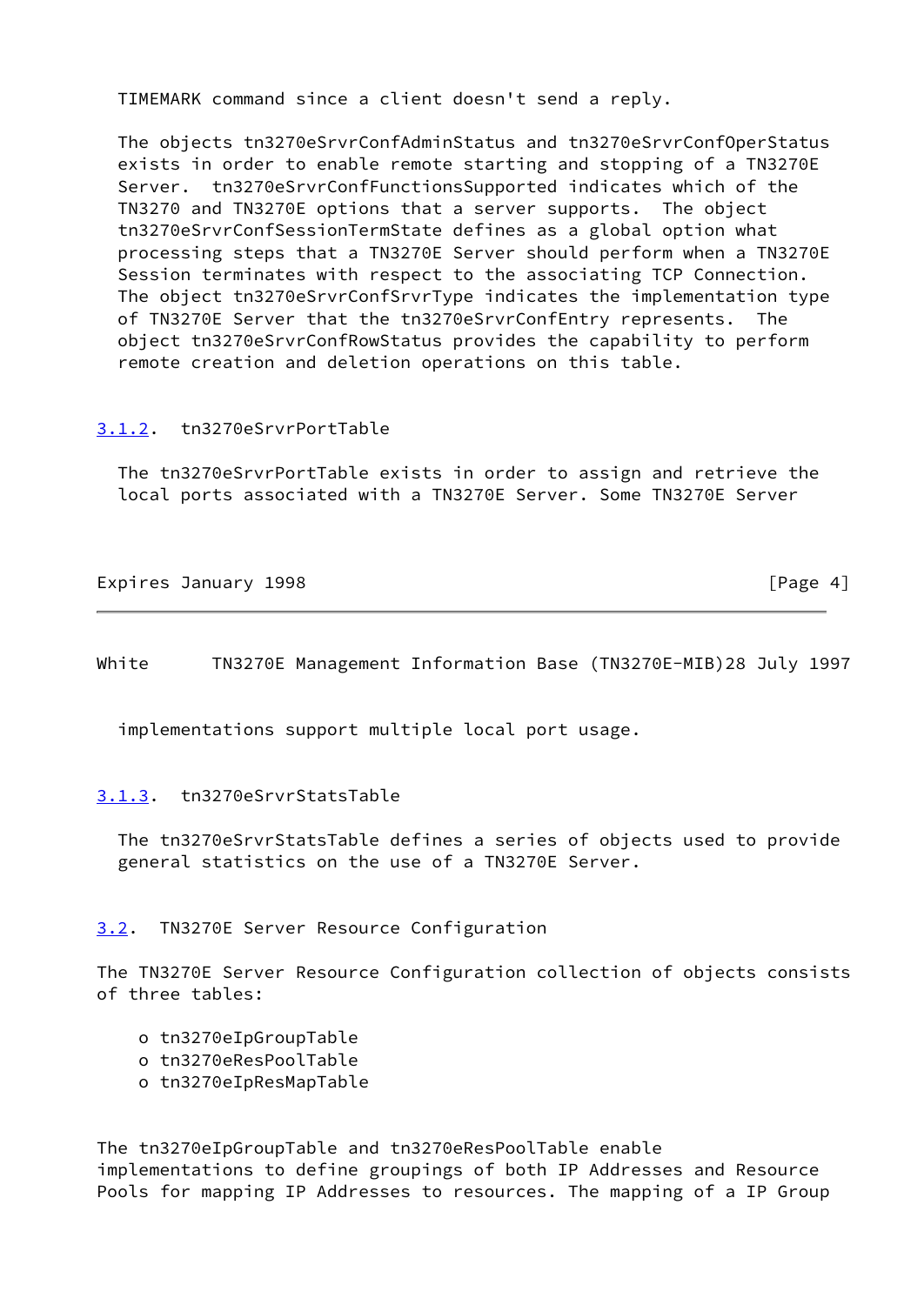to a Resource Pool is enabled via the tn3270eIpResMapTable.

### <span id="page-5-0"></span>[3.3](#page-5-0). Resource/IP Address Mappings

Two tables are defined by this memo to enable mapping of Resource Name to IP Address and IP Address to Resource Name:

- o tn3270eResMapTable
- o TCP Connection Table Additions

## <span id="page-5-1"></span>[3.3.1](#page-5-1). tn3270eResMapTable

The tn3270eResMapTable is a read-only table that provides for mapping a resource name to a IP Client's IP Address. An entry in this table is added when a TCP Connection is received by a TN3270E Server and mapped to a resource. The entry is deleted with the resource to IP Address association is no longer valid.

### <span id="page-5-2"></span>[3.3.2](#page-5-2). TCP Connection Table Additions

The TCP Connection Table is defined by [RFC 2012](https://datatracker.ietf.org/doc/pdf/rfc2012) (Refer to reference 10, TCP-MIB Definitions). Traditionally, the contents of the TCP

Expires January 1998 **Expires** 5

<span id="page-5-3"></span>White TN3270E Management Information Base (TN3270E-MIB)28 July 1997

 Connection Table has been implementation dependent. Its formal definition consists of the following objects:

- o tcpConnState (INTEGER)
- o tcpConnLocalAddress (IpAddress)
- o tcpConnLocalPort (INTEGER)
- o tcpConnRemAddress (IpAddress)
- o tcpConnRemPort (INTEGER)

 and is indexed by: tcpConnLocalAddress, tcpConnLocalPort, tcpConnRemAddress and tcpConnRemPort. The tn3270eTcpConnTableGroup contains the objects defined by the tn3270eTcpConnTable for keeping a list of the current set of TN3270 and TN3270E sessions at a TN3270E Server. The tn3270eTcpConnTable has the same index elements as the tcpConnTable but doesn't AUGMENT it since the relationship is not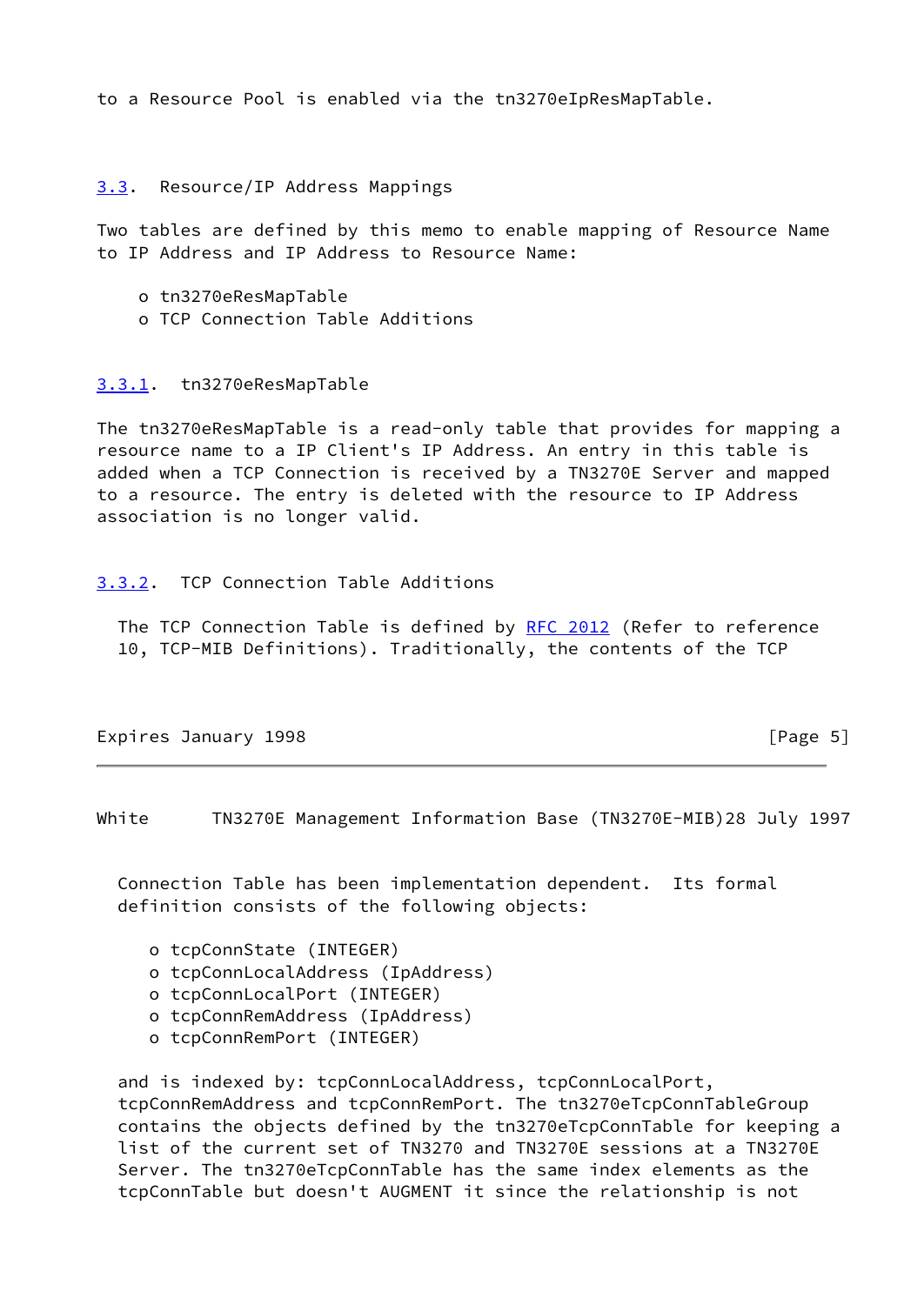one-to-one.

```
4. Definitions
```

```
 TN3270E-MIB DEFINITIONS ::= BEGIN
 IMPORTS
     MODULE-IDENTITY, OBJECT-TYPE, BITS, Unsigned32,
     experimental, IpAddress, TimeTicks,
     Counter32, Gauge32
         FROM SNMPv2-SMI
     TEXTUAL-CONVENTION, RowStatus, DisplayString
         FROM SNMPv2-TC
     MODULE-COMPLIANCE, OBJECT-GROUP
         FROM SNMPv2-CONF
     tcpConnLocalAddress, tcpConnLocalPort,
     tcpConnRemAddress, tcpConnRemPort
         FROM TCP-MIB
     ;
 tn3270eMIB MODULE-IDENTITY
     LAST-UPDATED "9707280000Z" -- July 28, 1997
     ORGANIZATION "TN3270E Working Group"
     CONTACT-INFO
         "Kenneth White (kennethw@vnet.ibm.com)
          IBM Corp."
     DESCRIPTION
         "This module defines a portion of the management
         information base (MIB) for managing TN3270E Servers"
     -- Need an experimental OID from IANA
    ::= { experimental 2001 }
```
Expires January 1998 **Expires** 1998 **For the USA CONSTRUSTER** 

White TN3270E Management Information Base (TN3270E-MIB)28 July 1997 -- Textual Conventions Tn3270ResourceType ::= TEXTUAL-CONVENTION STATUS current DESCRIPTION "The type of resource defined by a Resource Pool. Refer to tn3270eResPoolTable." SYNTAX INTEGER {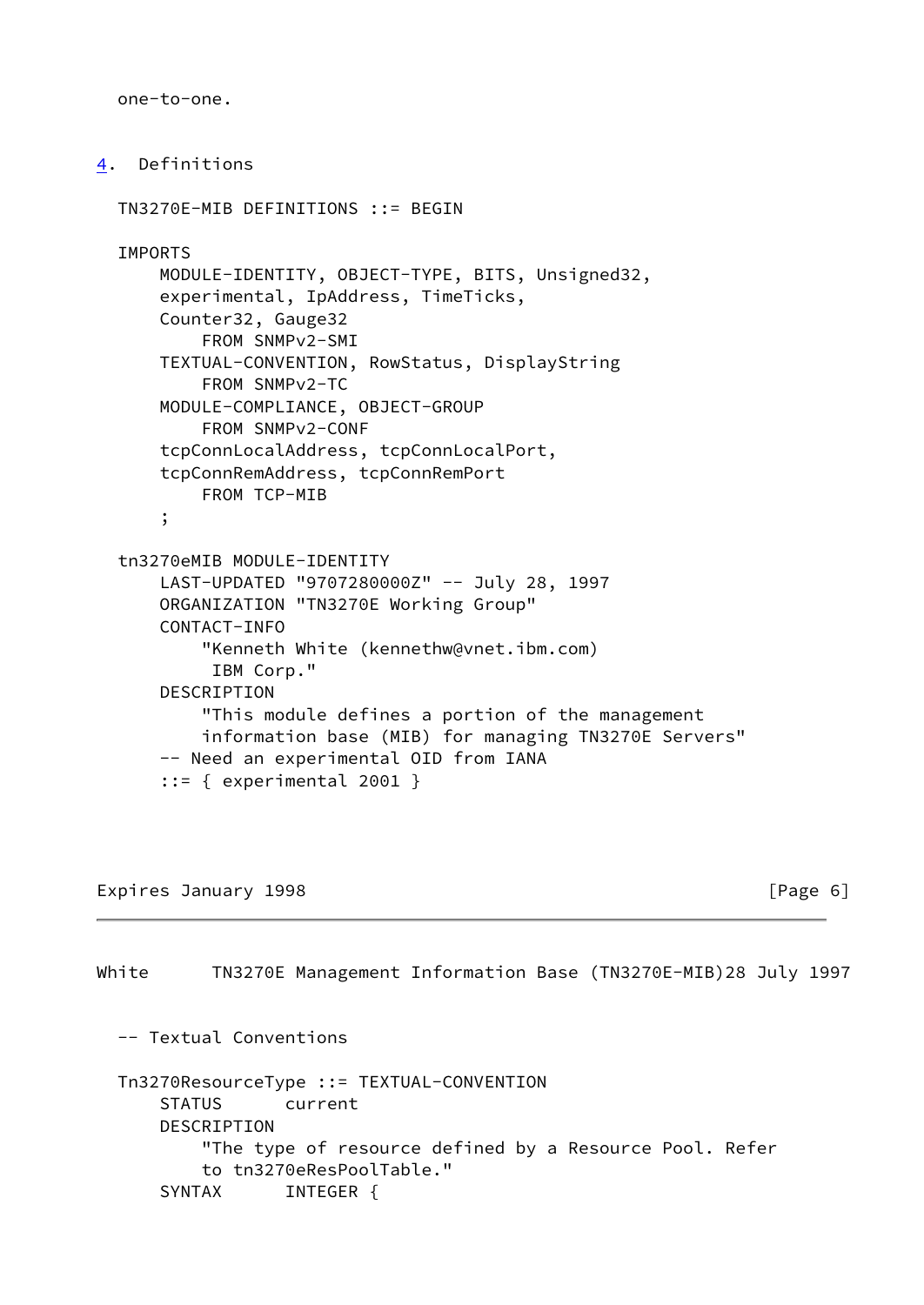|                                                                                          | $other(0)$ ,<br>$lu(1)$ ,                                                                                                                                                                                                                                                        |
|------------------------------------------------------------------------------------------|----------------------------------------------------------------------------------------------------------------------------------------------------------------------------------------------------------------------------------------------------------------------------------|
|                                                                                          | printer(2)                                                                                                                                                                                                                                                                       |
|                                                                                          | $\mathcal{F}$                                                                                                                                                                                                                                                                    |
|                                                                                          |                                                                                                                                                                                                                                                                                  |
| Tn3270Functions ::= TEXTUAL-CONVENTION<br><b>STATUS</b><br>current<br><b>DESCRIPTION</b> |                                                                                                                                                                                                                                                                                  |
|                                                                                          | "This textual convention is intended to reflect the<br>current set of TN3270 and TN3270E functions that can<br>be negotiated between a server and its client:                                                                                                                    |
| <b>RFC856</b>                                                                            |                                                                                                                                                                                                                                                                                  |
| transmitBinary                                                                           | The sender of this command REQUESTS<br>permission to begin transmitting, or<br>confirms that it will now begin transmitting<br>characters which are to be interpreted<br>as 8 bits of binary data by<br>the receiver of the data.                                                |
| <b>RFC820</b>                                                                            |                                                                                                                                                                                                                                                                                  |
| timeMark                                                                                 | The sender of this command REQUESTS that<br>the receiver of this command return a WILL<br>TIMING-MARK in the data stream at the<br>'appropriate place'                                                                                                                           |
| <b>RFC885</b>                                                                            |                                                                                                                                                                                                                                                                                  |
| end0fRecord                                                                              | The sender of this command requests<br>permission to begin transmission of the<br>Telnet END-OF-RECORD (EOR) code when<br>transmitting data characters, or<br>the sender of this command confirms it will<br>now begin transmission of EORs with<br>transmitted data characters. |
| RFC1091                                                                                  |                                                                                                                                                                                                                                                                                  |
| terminalType                                                                             | Sender is willing to send terminal type<br>information in a subsequent sub-negotiation.                                                                                                                                                                                          |
| RFC1041                                                                                  |                                                                                                                                                                                                                                                                                  |
| tn3270Regime                                                                             | Sender is willing to send list of supported<br>3270 Regimes in a subsequent sub-negotiation.                                                                                                                                                                                     |
| <b>RFC1647</b>                                                                           |                                                                                                                                                                                                                                                                                  |
| scsCtlCodes                                                                              | (Printer sessions only). Allows the use                                                                                                                                                                                                                                          |
|                                                                                          |                                                                                                                                                                                                                                                                                  |

Expires January 1998 **Expires** 2011 **Expires** 2011

White TN3270E Management Information Base (TN3270E-MIB)28 July 1997

of the SNA Character Stream (SCS) and SCS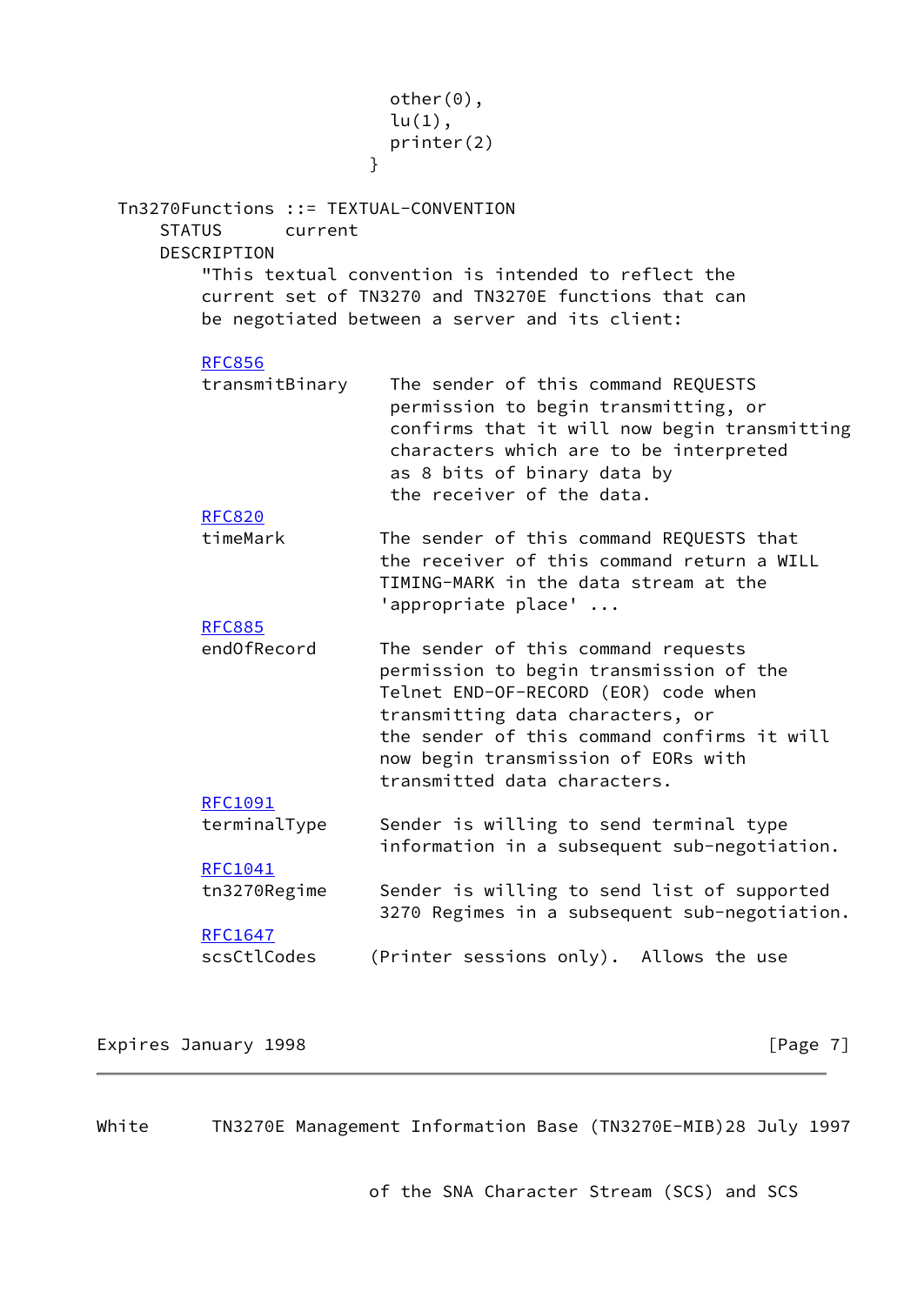| dataStreamCtl<br>responses                                                                                                                       |                                                                                                                                                                                                                  | control codes on the session. SCS is<br>used with LU type 1 SNA sessions.<br>(Printer sessions only). Allows the use<br>of the standard 3270 data stream.<br>This<br>corresponds to LU type 3 SNA sessions.<br>Provides support for positive and<br>negative response handling. Allows the<br>server to reflect to the client any and |
|--------------------------------------------------------------------------------------------------------------------------------------------------|------------------------------------------------------------------------------------------------------------------------------------------------------------------------------------------------------------------|---------------------------------------------------------------------------------------------------------------------------------------------------------------------------------------------------------------------------------------------------------------------------------------------------------------------------------------|
| bindImage                                                                                                                                        | client.                                                                                                                                                                                                          | all definite, exception, and no response<br>requests sent by the host application.<br>Allows the server to send the SNA Bind<br>image and Unbind notification to the                                                                                                                                                                  |
| sysreq                                                                                                                                           | environment."                                                                                                                                                                                                    | Allows the client and server to emulate<br>some (or all, depending on the server) of<br>the functions of the SYSREQ key in an SNA                                                                                                                                                                                                     |
| <b>SYNTAX</b><br>BITS $\{$<br>$\mathcal{F}$                                                                                                      | system(9)                                                                                                                                                                                                        | transmitBinary(0),-- rfc856<br>timemark(1), -- rfc860<br>endOfRecord(2), -- rfc885<br>terminalType(3), -- rfc1091<br>tn3270Regime(4), -- rfc1041<br>scsCtlCodes(5), -- <u>rfc1647</u><br>dataStreamCtl(6), -- rfc1647<br>responses(7), -- rfc1647<br>bindImage(8), -- rfc1647<br>-- rfc1647                                           |
| Tn3270DeviceTypes ::= TEXTUAL-CONVENTION<br><b>STATUS</b><br>current<br>DESCRIPTION<br>that can be set as defined by RFC 1647."<br><b>SYNTAX</b> | INTEGER $\{- -$ terminals<br>$unknown(0)$ ,<br>$i$ bm3278d2 $(1)$ ,<br>$ibm3278d2E(2)$ ,<br>$ibm3278d3(3)$ ,<br>$ibm3278d3E(4)$ ,<br>$ibm3278d4(5)$ ,<br>$ibm3278d4E(6)$ ,<br>$ibm3278d5(7)$ ,<br>ibm3278d5E(8), | "This textual convention defines the list of device types<br>$--$ (24 row x 80 col display)<br>$--$ (24 row x 80 col display)<br>-- (32 row x 80 col display)<br>-- (32 row x 80 col display)<br>$-$ (43 row x 80 col display)<br>$-$ (43 row x 80 col display)<br>$--$ (27 row x 132 col display)<br>$--$ (27 row x 132 col display) |
|                                                                                                                                                  | $\mathsf{ibmDynamic}(9)$ ,<br>ibm3287d1(10)                                                                                                                                                                      | -- (no pre-defined display size)<br>-- printers                                                                                                                                                                                                                                                                                       |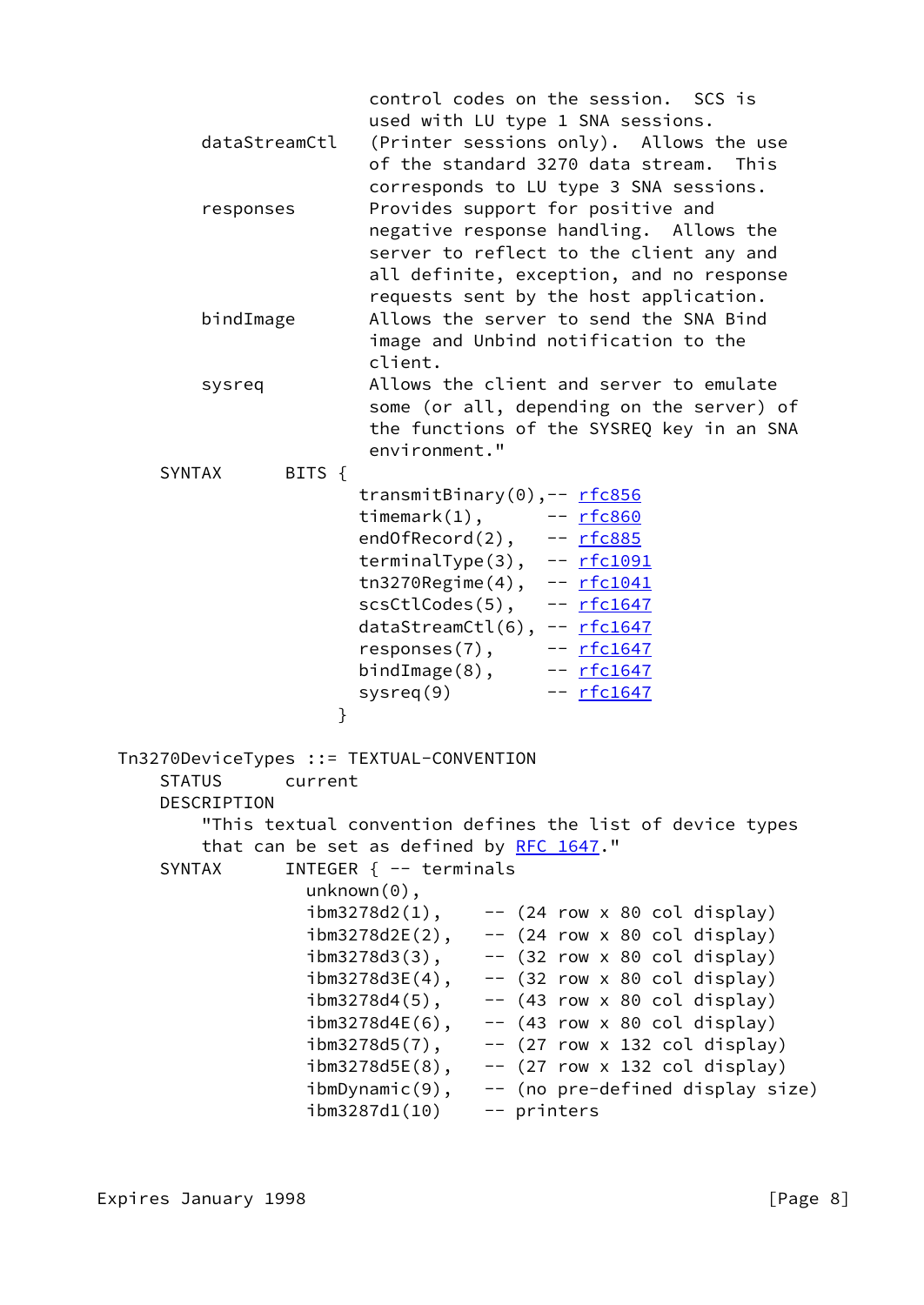White TN3270E Management Information Base (TN3270E-MIB)28 July 1997

}

 -- Top-level structure of the MIB tn3270eNotifications OBJECT IDENTIFIER ::= { tn3270eMIB 0 } tn3270eObjects OBJECT IDENTIFIER ::= { tn3270eMIB 1 } tn3270eConformance OBJECT IDENTIFIER ::= { tn3270eMIB 3 } -- MIB Objects tn3270eSrvrConfTable OBJECT-TYPE SYNTAX SEQUENCE OF Tn3270eSrvrConfEntry MAX-ACCESS not-accessible STATUS current DESCRIPTION "This table defines the configuration elements for TN3270E Servers. The number of entries in this table is expected to vary depending on the location of the table. A particular TN3270E Server is expected to have a single entry. Modeling of the configuration elements as a table allows multiple TN3270E Servers to exist at the same host." ::= { tn3270eObjects 1 } tn3270eSrvrConfEntry OBJECT-TYPE SYNTAX Tn3270eSrvrConfEntry MAX-ACCESS not-accessible STATUS current DESCRIPTION "Definition of the configuration elements for a single TN3270E Server." INDEX { tn3270eSrvrConfIndex } ::= { tn3270eSrvrConfTable 1 } Tn3270eSrvrConfEntry ::= SEQUENCE { tn3270eSrvrConfIndex Unsigned32, tn3270eSrvrConfInactivityTimeout Unsigned32, tn3270eSrvrConfActivityCheck INTEGER, tn3270eSrvrConfActivityTimeout Unsigned32, tn3270eSrvrConfActivityInterval Unsigned32, tn3270eSrvrFunctionsSupported Tn3270Functions, tn3270eSrvrConfAdminStatus INTEGER, tn3270eSrvrConfOperStatus INTEGER, tn3270eSrvrConfSessionTermState INTEGER, tn3270eSrvrConfSrvrType INTEGER, tn3270eSrvrConfRowStatus RowStatus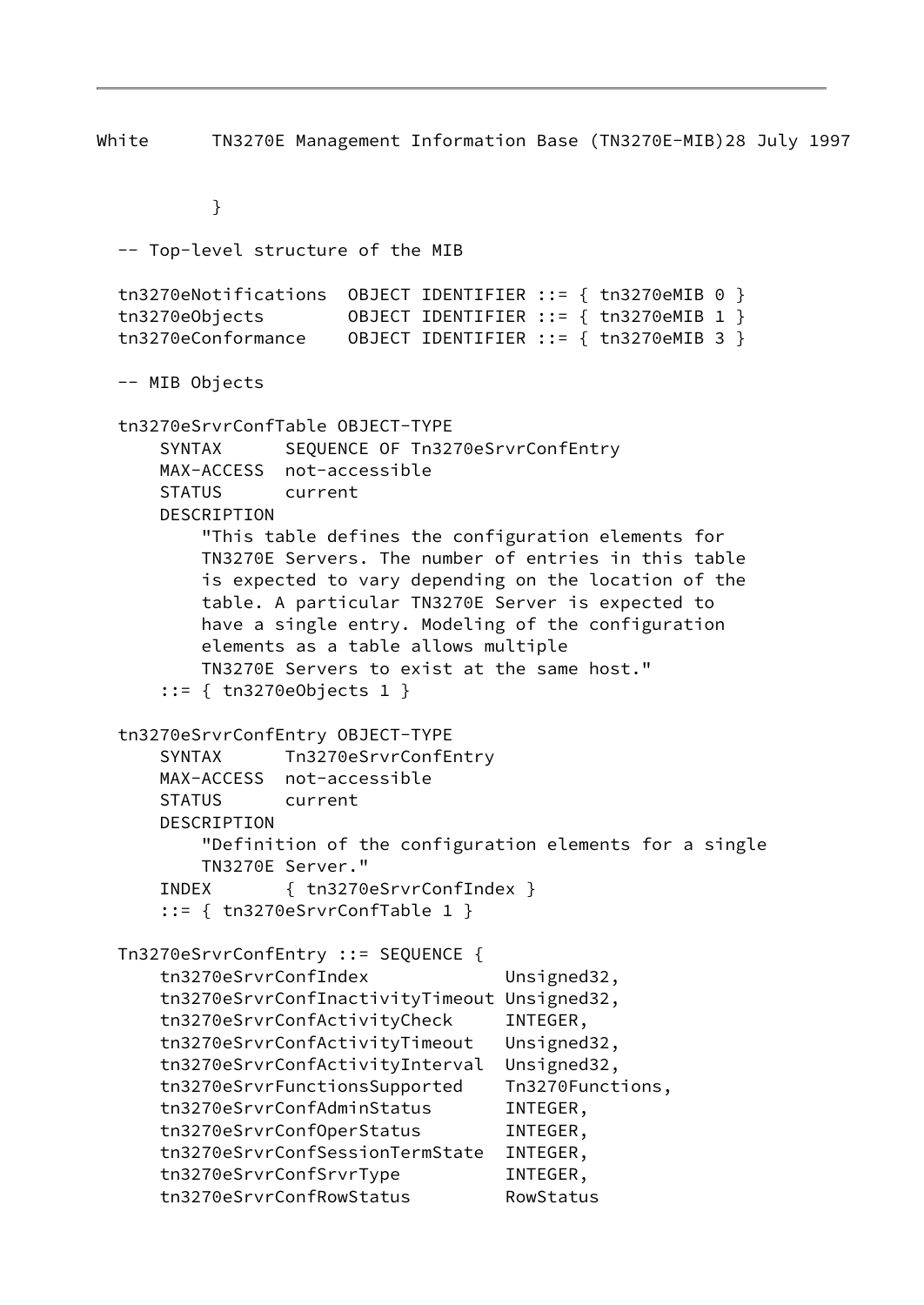White TN3270E Management Information Base (TN3270E-MIB)28 July 1997 tn3270eSrvrConfIndex OBJECT-TYPE SYNTAX Unsigned32 MAX-ACCESS not-accessible STATUS current DESCRIPTION "Indicates the instance of a TN3270E Server that exists at a IP Host." ::= { tn3270eSrvrConfEntry 1 } tn3270eSrvrConfInactivityTimeout OBJECT-TYPE SYNTAX Unsigned32 (0..99999999) UNITS "seconds" MAX-ACCESS read-create STATUS current DESCRIPTION "The inactivity time-out specified in seconds. When a connection has been inactive for the number of seconds specified by this object it is closed. The default of 0 means no inactivity time-out." DEFVAL { 0 } ::= { tn3270eSrvrConfEntry 2 } tn3270eSrvrConfActivityCheck OBJECT-TYPE SYNTAX INTEGER { noCheck(0), timeMark(1),  $nop(2)$  } MAX-ACCESS read-create STATUS current DESCRIPTION "This object is intended to enable either timemark or nop processing." DEFVAL { noCheck } ::= { tn3270eSrvrConfEntry 3 } tn3270eSrvrConfActivityTimeout OBJECT-TYPE SYNTAX Unsigned32 (1..99999999) UNITS "seconds"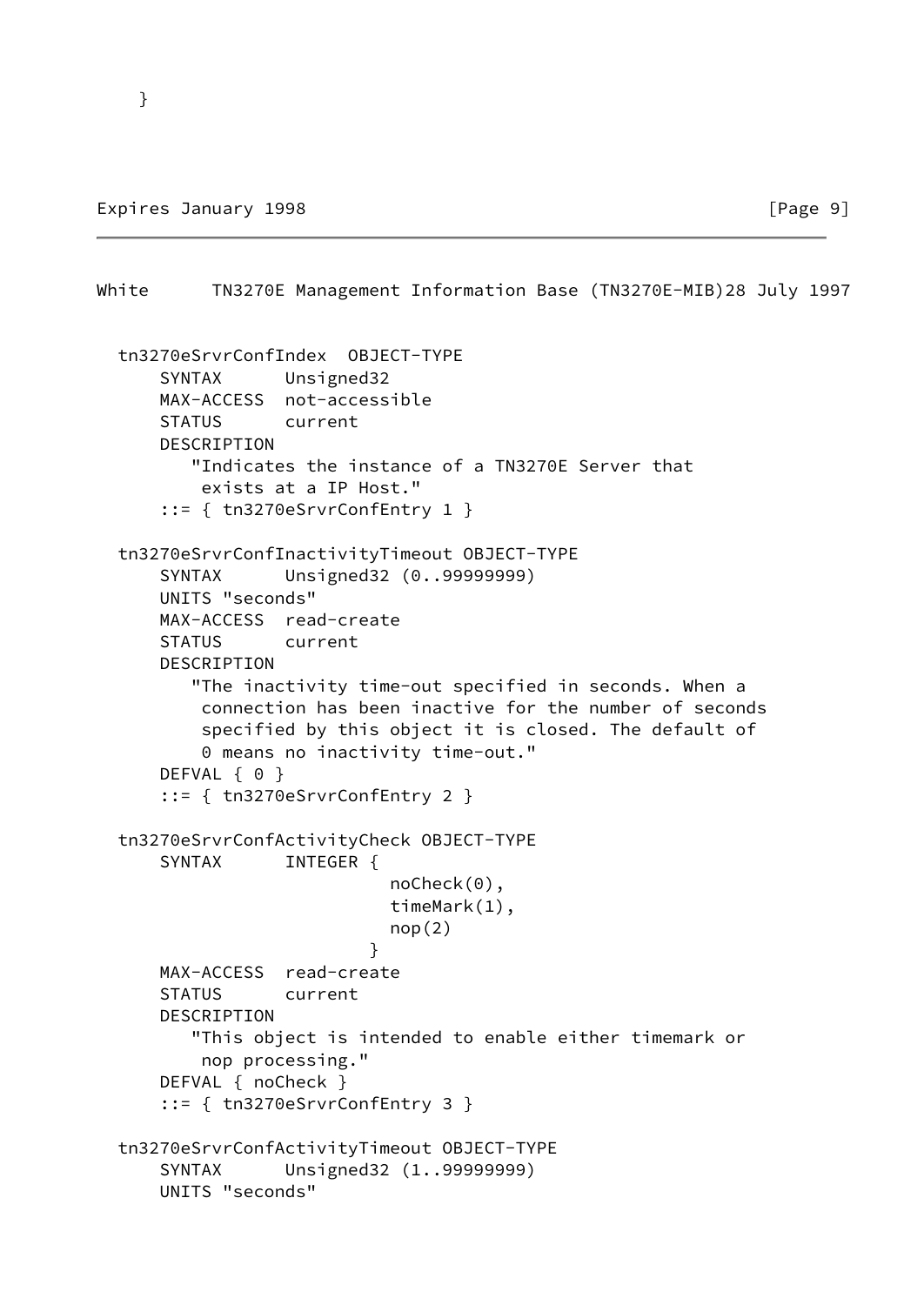MAX-ACCESS read-create STATUS current DESCRIPTION "The TIMEMARK or NOP processing time-out specified in seconds. Note that a value of 0 is not allowed for this object since the function that uses this object relies on tn3270eSrvrConfActivityCheck for function enablement." DEFVAL  $\{600\}$  -- 10 minutes ::= { tn3270eSrvrConfEntry 4 }

Expires January 1998 **Expires** 10

White TN3270E Management Information Base (TN3270E-MIB)28 July 1997 tn3270eSrvrConfActivityInterval OBJECT-TYPE SYNTAX Unsigned32 (1..99999999) UNITS "seconds" MAX-ACCESS read-create STATUS current DESCRIPTION "The scan interval to be used by a TN3270E Server. TIMEMARK or NOP processing scans the Telnet sessions on the interval provided by this object looking for sessions that have been idle for more than the value provided by tn3270eSrvrConfActivityTimeout. Note that a value of 0 is not allowed for this object since the function that uses this object relies on tn3270eSrvrConfActivityCheck for function enablement." DEFVAL  $\{ 120 \}$  -- 2 minutes ::= { tn3270eSrvrConfEntry 5 } tn3270eSrvrFunctionsSupported OBJECT-TYPE SYNTAX Tn3270Functions MAX-ACCESS read-only STATUS current DESCRIPTION "This object indicates the functions supported by a TN3270E Server." DEFVAL { { scsCtlCodes, dataStreamCtl, responses, bindImage, sysreq } } ::= { tn3270eSrvrConfEntry 6 } tn3270eSrvrConfAdminStatus OBJECT-TYPE SYNTAX INTEGER {  $up(1)$ , down(2),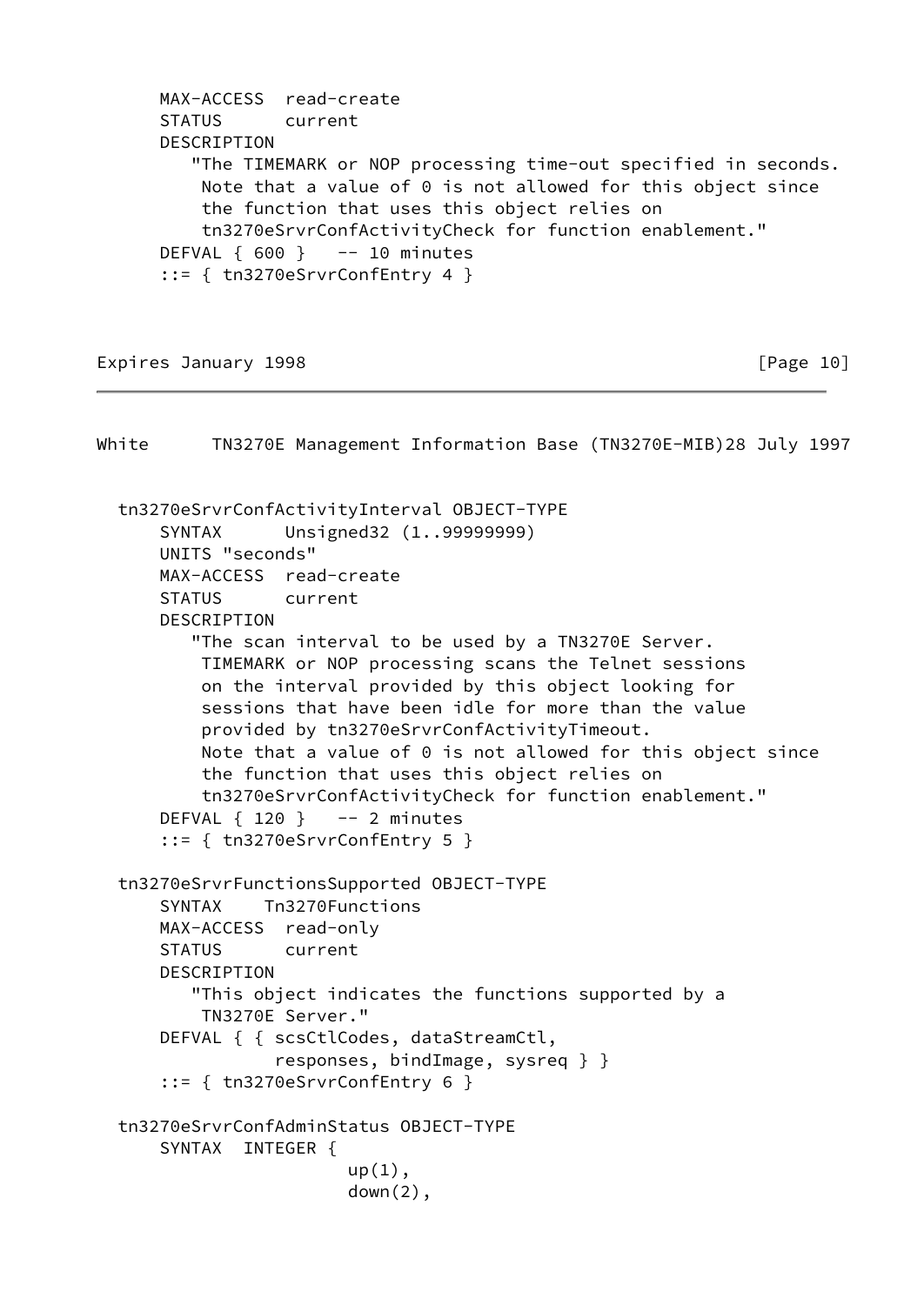stopImmediate(3) } MAX-ACCESS read-create STATUS current DESCRIPTION "The desired state of the TN3270E Server:  $up(1)$  - Activate a TN3270E Server. down(2) - Informs the associating TN3270E Server to gracefully terminate its processing. stopImmediate(3) - Informs the associating TN3270E Server to terminate immediately. Implementation as to the exact symantics of either down(2) or stopImmediate(3) processing is left as implementation dependent. A TN3270E Server that does not distinquish

Expires January 1998 **Expires** (Page 11)

White TN3270E Management Information Base (TN3270E-MIB)28 July 1997 between down or stopImmediate transitions should not support stopImmediate." ::= { tn3270eSrvrConfEntry 7 } tn3270eSrvrConfOperStatus OBJECT-TYPE SYNTAX INTEGER {  $up(1)$ , down(2) } MAX-ACCESS read-only STATUS current DESCRIPTION "The current operational state of a TN3270E Server:  $up(1)$  - The corresponding TN3270E Server is active. down(2) - The corresponding TN3270E Server is inactive." ::= { tn3270eSrvrConfEntry 8 } tn3270eSrvrConfSessionTermState OBJECT-TYPE SYNTAX INTEGER { terminate(1), luSessionPend(2), queueSession(3) } MAX-ACCESS read-create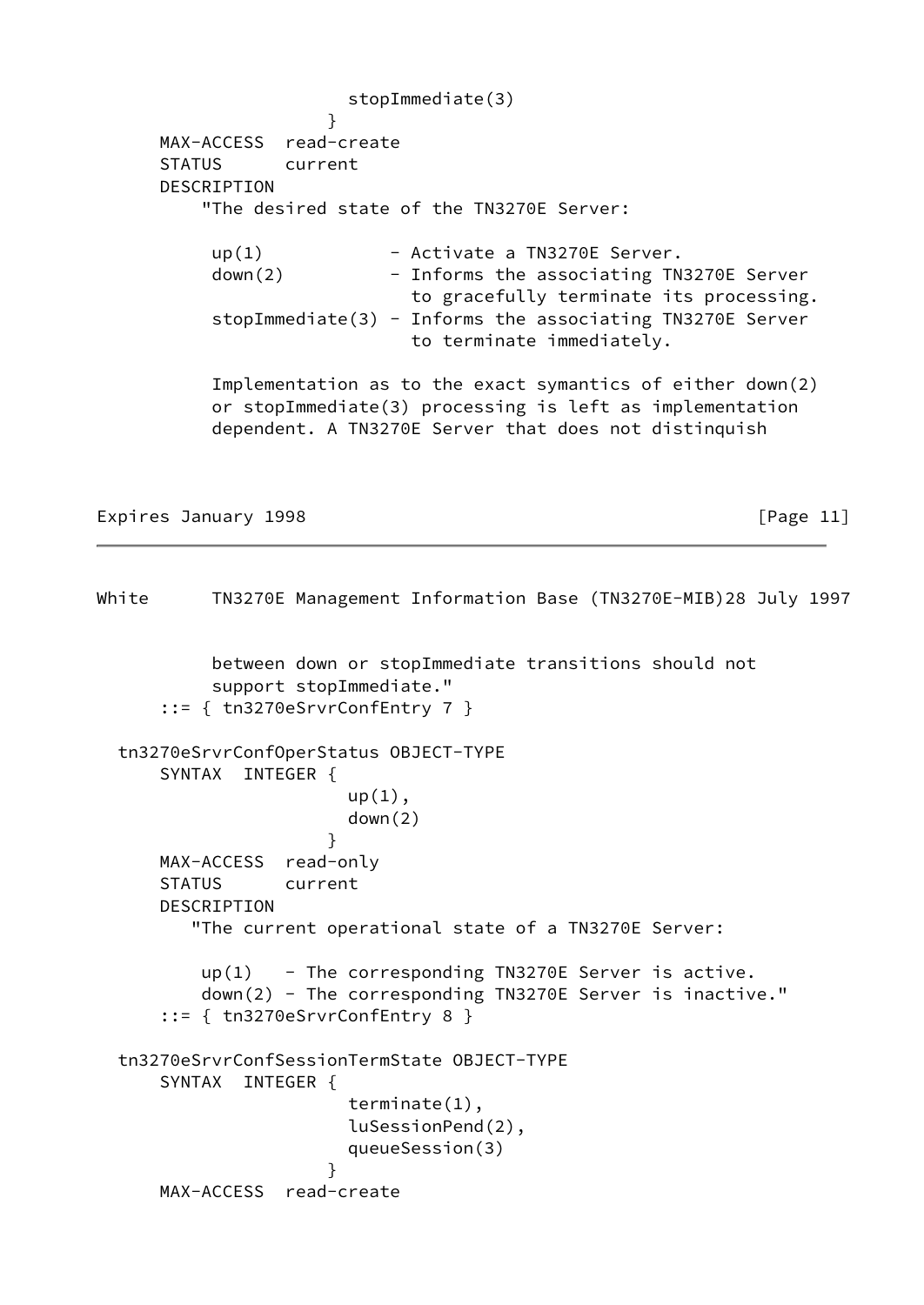STATUS current DESCRIPTION "The current state for determining what a TN3270E Server should do when a TN3270 Session terminates:  $\text{terminate}(1) \implies \text{Terminate TCP connection.}$  $l$ uSessionPend(2) => Do not drop the TCP Connection associated with a IP Client when their TN3270 Session ends. Processing should redrive session initialization as if the client was first connecting. queueSession(3) => QUEUESESSION deals with CLSDST-Pass. An example is the easiest explanation. Assume APPL1 does a CLSDST-Pass to APPL2. Then the client logs off APPL Without QUEUESESSION the connection would now be broken. With QUEUESESSION the TN3270E Server keeps the LU around after getting the APPL2 unbind waiting for a bind from APPL1." DEFVAL { terminate } ::= { tn3270eSrvrConfEntry 9 }

Expires January 1998 **Expires** 2012

White TN3270E Management Information Base (TN3270E-MIB)28 July 1997

 tn3270eSrvrConfSrvrType OBJECT-TYPE SYNTAX INTEGER { unknown(0),  $host(1)$ , gateway(2) } MAX-ACCESS read-only STATUS current DESCRIPTION "This object indicates the type of TN3270E Server. The existence of MIB tables and objects that will be defined by follow-on MIBs may be predicated on whether the TN3270E Server can be local to the same host as a Target Application (host(1)) or will always be remote  $(gateway(2))$ ." ::= { tn3270eSrvrConfEntry 10 }

tn3270eSrvrConfRowStatus OBJECT-TYPE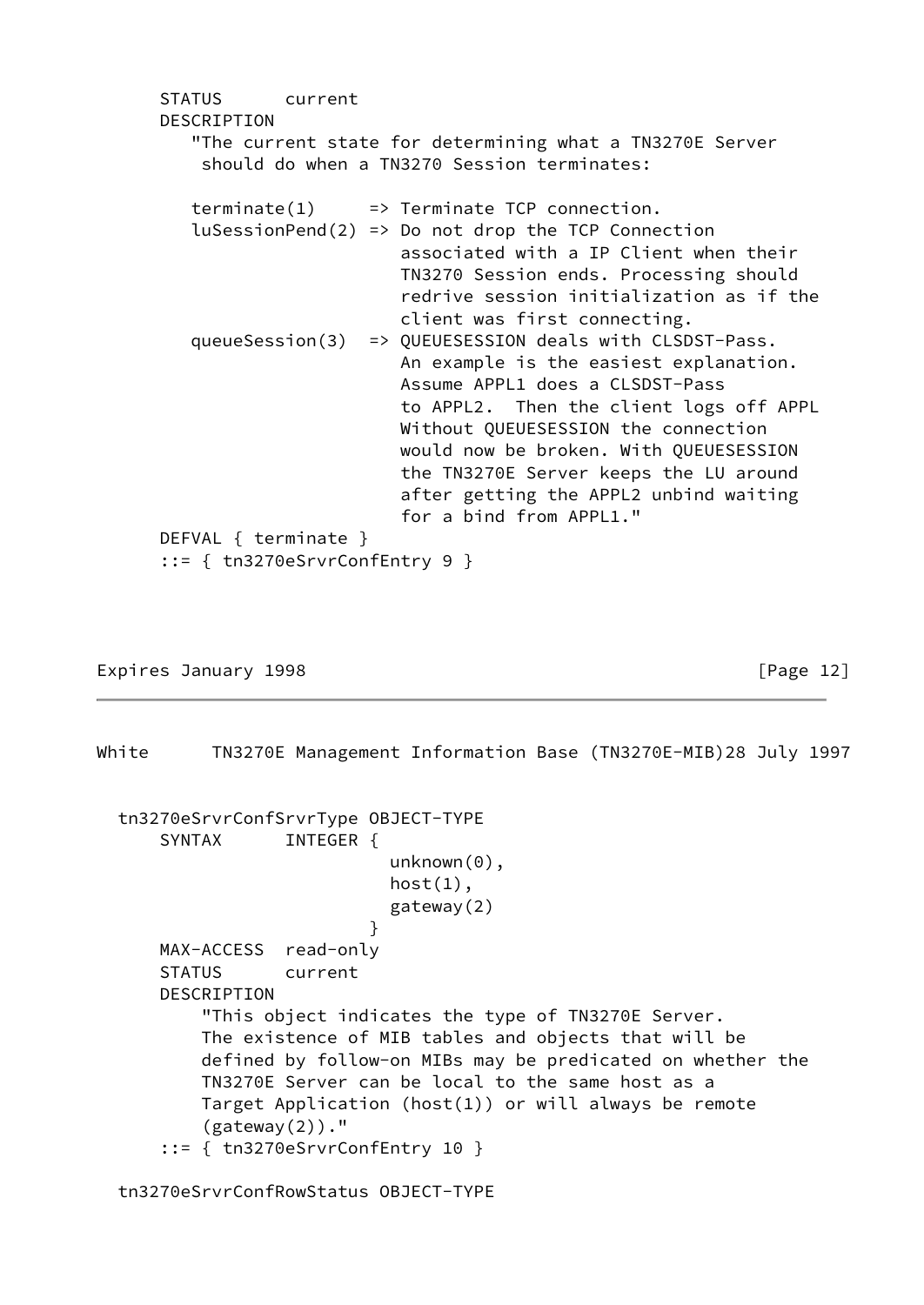```
 SYNTAX RowStatus
      MAX-ACCESS read-create
      STATUS current
      DESCRIPTION
          "This object allows entries to be created and deleted in the
          tn3270eSrvrConfTable.
          An entry in this table is deleted by setting this object
          to destroy(6)."
      REFERENCE
         "RFC 1903, 'Textual Conventions for version 2 of the Simple
          Network Management Protocol (SNMPv2).'"
      ::= { tn3270eSrvrConfEntry 11 }
  tn3270eSrvrPortTable OBJECT-TYPE
     SYNTAX SEQUENCE OF Tn3270eSrvrPortEntry
      MAX-ACCESS not-accessible
      STATUS current
      DESCRIPTION
          "This table defines the TCP ports associated with TN3270E
          Servers."
      ::= { tn3270eObjects 2 }
  tn3270eSrvrPortEntry OBJECT-TYPE
      SYNTAX Tn3270eSrvrPortEntry
      MAX-ACCESS not-accessible
      STATUS current
      DESCRIPTION
          "Definition of a single TCP port assignment to a
           TN3270E Server."
Expires January 1998 Expires 2011 [Page 13]
White TN3270E Management Information Base (TN3270E-MIB)28 July 1997
      INDEX { tn3270eSrvrConfIndex, tn3270eSrvrPort }
      ::= { tn3270eSrvrPortTable 1 }
  Tn3270eSrvrPortEntry ::= SEQUENCE {
     tn3270eSrvrPort Unsigned32,
      tn3270eSrvrPortRowStatus RowStatus
    }
```

```
 tn3270eSrvrPort OBJECT-TYPE
   SYNTAX Unsigned32 (0..65535)
    MAX-ACCESS not-accessible
```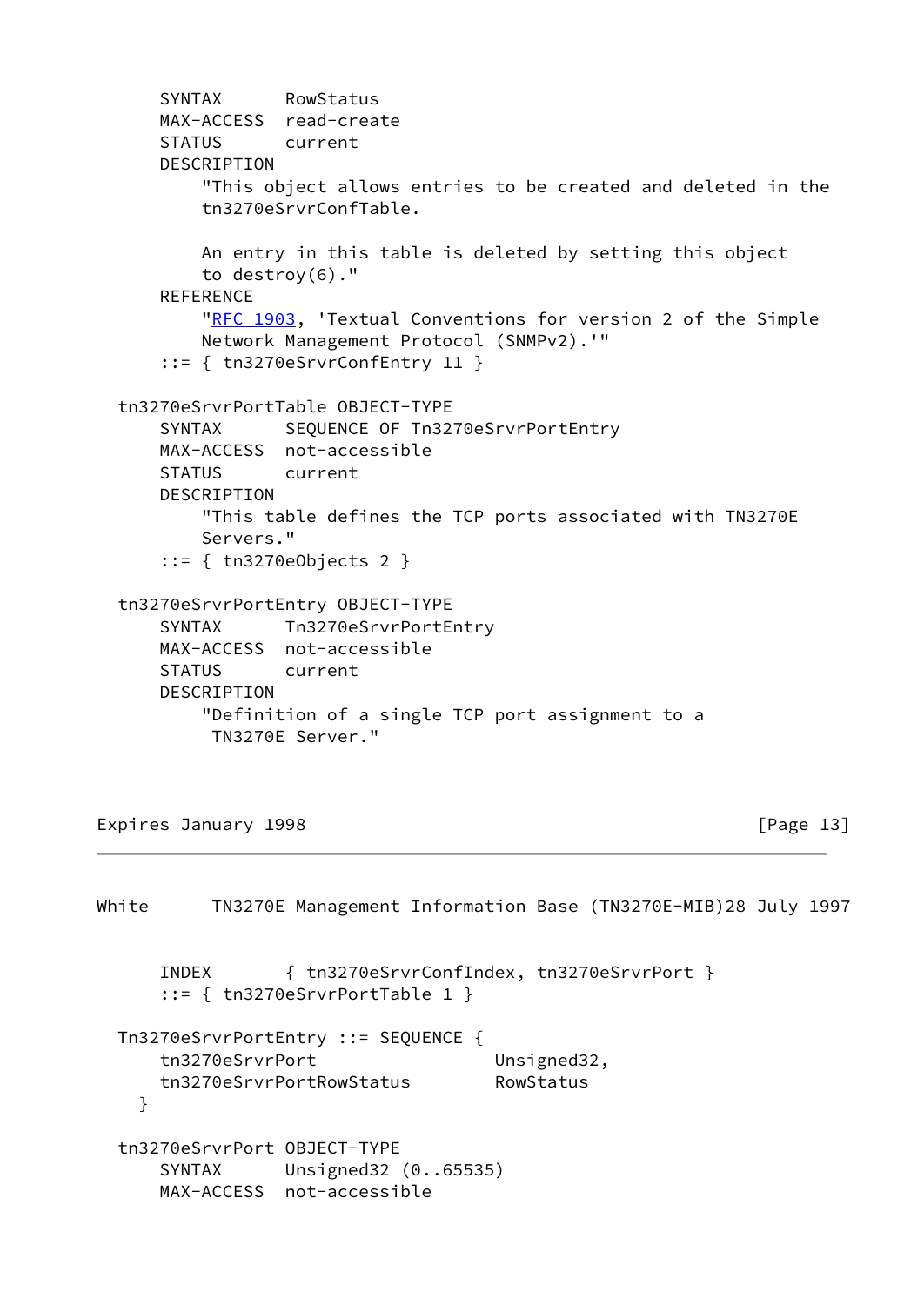```
 STATUS current
     DESCRIPTION
        "Indicates a port assigned to a server."
     ::= { tn3270eSrvrPortEntry 1 }
 tn3270eSrvrPortRowStatus OBJECT-TYPE
     SYNTAX RowStatus
    MAX-ACCESS read-create
    STATUS current
     DESCRIPTION
         "This object allows entries to be created and deleted in the
         tn3270eSrvrPortTable.
         An entry in this table is deleted by setting this object
         to destroy(6)."
     REFERENCE
        "RFC 1903, 'Textual Conventions for version 2 of the Simple
         Network Management Protocol (SNMPv2).'"
     ::= { tn3270eSrvrPortEntry 2 }
 tn3270eSrvrStatsTable OBJECT-TYPE
    SYNTAX SEQUENCE OF Tn3270eSrvrStatsEntry
     MAX-ACCESS not-accessible
    STATUS current
     DESCRIPTION
         "This table defines a set of statistics concerning
         global TN3270E Server performance."
     ::= { tn3270eObjects 3 }
 tn3270eSrvrStatsEntry OBJECT-TYPE
     SYNTAX Tn3270eSrvrStatsEntry
    MAX-ACCESS not-accessible
     STATUS current
     DESCRIPTION
         "Collection of a set of statistic objects for a single
        TN3270 Server."
     INDEX { tn3270eSrvrConfIndex }
```
Expires January 1998 **Expires** 1998

White TN3270E Management Information Base (TN3270E-MIB)28 July 1997 ::= { tn3270eSrvrStatsTable 1 } Tn3270eSrvrStatsEntry ::= SEQUENCE { tn3270eSrvrStatsUpTime TimeTicks,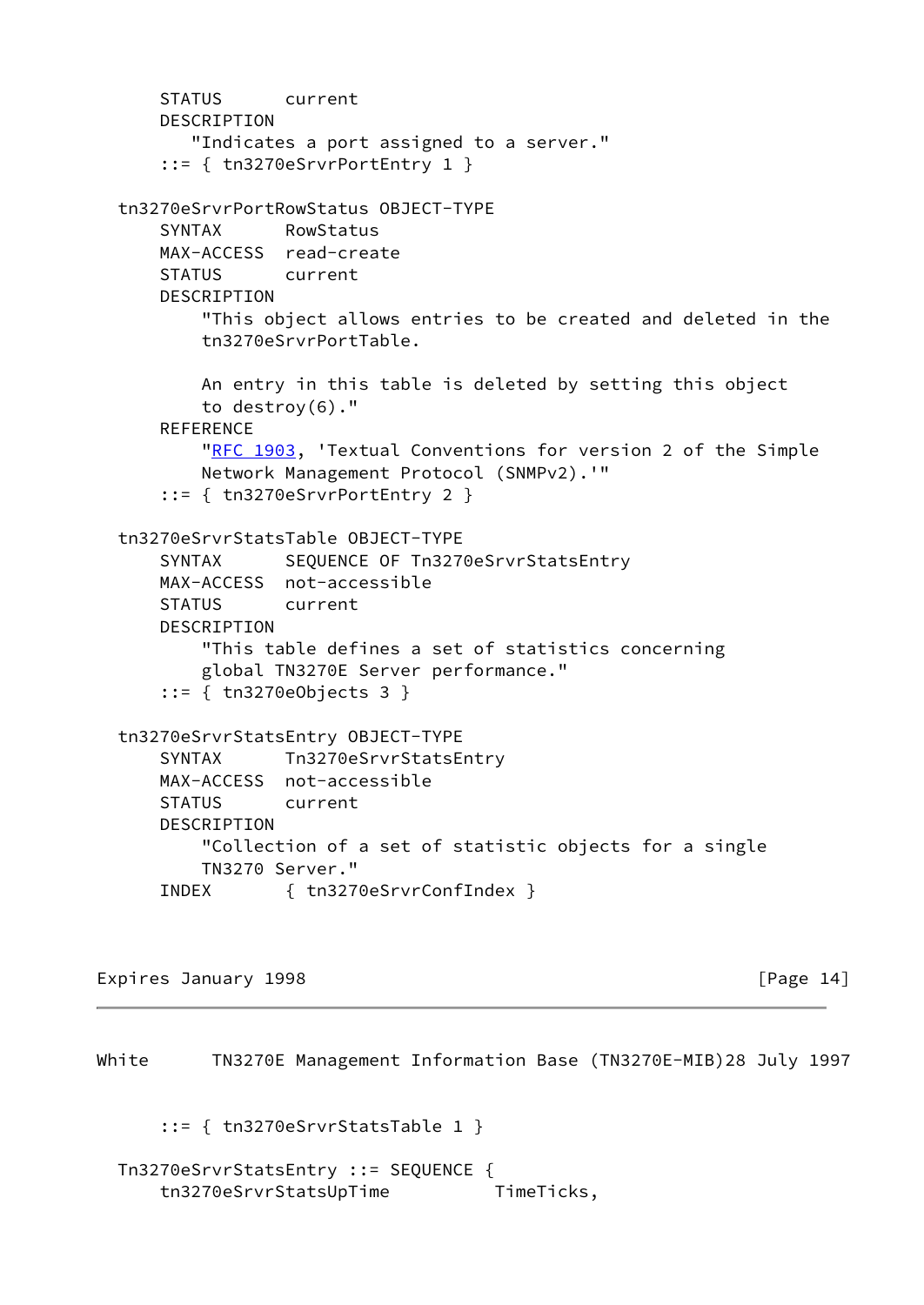tn3270eSrvrStatsMaxLus Unsigned32, tn3270eSrvrStatsLusInUse Gauge32, tn3270eSrvrStatsSpareLus Gauge32, tn3270eSrvrStatsMaxPtrs Unsigned32, tn3270eSrvrStatsPtrsInUse Gauge32, tn3270eSrvrStatsSparePtrs Gauge32, tn3270eSrvrStatsConnectsIn Counter32, tn3270eSrvrStatsConnRejects Counter32, tn3270eSrvrStatsDisconnects Counter32 } tn3270eSrvrStatsUpTime OBJECT-TYPE SYNTAX TimeTicks MAX-ACCESS read-only STATUS current DESCRIPTION "Indicates the amount of time that a particular TN3270E has be active. This is total time since the server was started and is not reset on tn3270eSrvrConfOperStatus." ::= { tn3270eSrvrStatsEntry 1 } tn3270eSrvrStatsMaxLus OBJECT-TYPE SYNTAX Unsigned32 MAX-ACCESS read-only STATUS current DESCRIPTION "Indicates the maximum number of LUs for use by a TN3270E Server." ::= { tn3270eSrvrStatsEntry 2 } tn3270eSrvrStatsLusInUse OBJECT-TYPE SYNTAX Gauge32 MAX-ACCESS read-only STATUS current DESCRIPTION "Indicates the current number of LUs in use by a TN3270E Server." ::= { tn3270eSrvrStatsEntry 3 } tn3270eSrvrStatsSpareLus OBJECT-TYPE SYNTAX Gauge32 MAX-ACCESS read-only STATUS current DESCRIPTION

Expires January 1998 **Expires** 15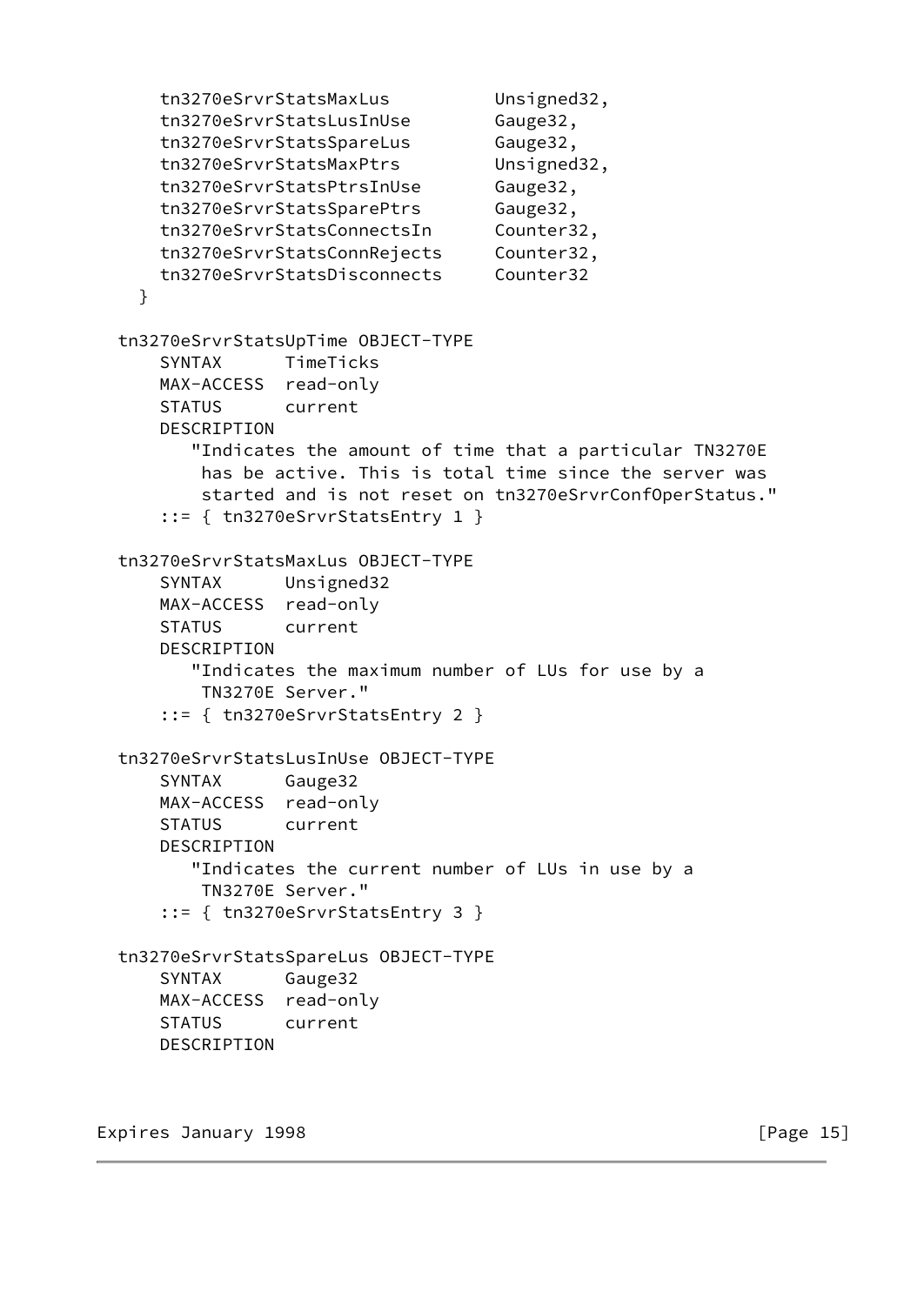```
 "Indicates the number of free LUs for a particular TN3270E
         Server. It is possible that the difference between
         tn3270eSrvrStatsMaxLus and tn3270eSrvrStatsLusInUse does
         not equal tn3270eSrvrStatsSpareLus. An LU may exist
         but not be useable by a IP Client connection."
     ::= { tn3270eSrvrStatsEntry 4 }
 tn3270eSrvrStatsMaxPtrs OBJECT-TYPE
     SYNTAX Unsigned32
    MAX-ACCESS read-only
     STATUS current
     DESCRIPTION
        "Indicates the maximum number of Printer Resources for use by a
         TN3270E Server."
     ::= { tn3270eSrvrStatsEntry 5 }
 tn3270eSrvrStatsPtrsInUse OBJECT-TYPE
     SYNTAX Gauge32
     MAX-ACCESS read-only
     STATUS current
     DESCRIPTION
        "Indicates the current number of Printer Resources in use by a
         TN3270E Server."
     ::= { tn3270eSrvrStatsEntry 6 }
 tn3270eSrvrStatsSparePtrs OBJECT-TYPE
     SYNTAX Gauge32
    MAX-ACCESS read-only
     STATUS current
     DESCRIPTION
        "Indicates the number of free Printer Resources for a
         particular TN3270E Server. It is possible that the
         difference between tn3270eSrvrStatsMaxPtrs and
         tn3270eSrvrStatsPtrsInUse does not equal
         tn3270eSrvrStatsSparePtrs. A Printer resource may
         exist but not be useable by a IP Client connection."
     ::= { tn3270eSrvrStatsEntry 7 }
 tn3270eSrvrStatsConnectsIn OBJECT-TYPE
     SYNTAX Counter32
    MAX-ACCESS read-only
     STATUS current
     DESCRIPTION
        "Indicates the number of client connections received by a
         TN3270E Server."
     ::= { tn3270eSrvrStatsEntry 8 }
```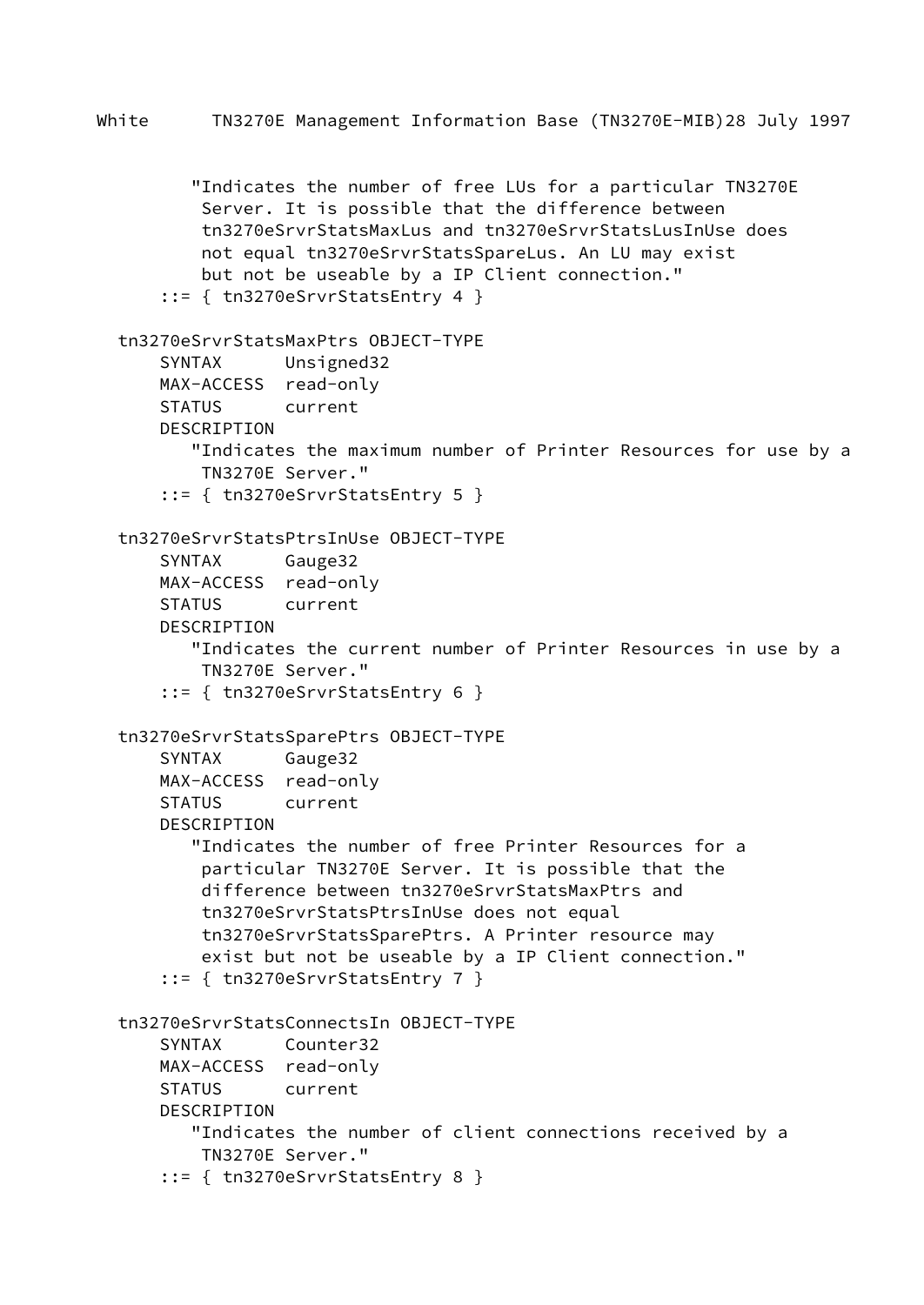Expires January 1998 **Expires** 2011 **Expires** 2011 **Expires** 2012 **Expires** 2012 **Expires** 2012 **Expires** 2012 **Expires** 2012 **EXP** 

```
White TN3270E Management Information Base (TN3270E-MIB)28 July 1997
       SYNTAX Counter32
       MAX-ACCESS read-only
       STATUS current
       DESCRIPTION
          "Indicates the number of client connections rejected during
           connection setup. An example of this is when no LU or
           Printer resource is available to associate with the
           TCP Connection of a IP Client."
       ::= { tn3270eSrvrStatsEntry 9 }
   tn3270eSrvrStatsDisconnects OBJECT-TYPE
       SYNTAX Counter32
      MAX-ACCESS read-only
       STATUS current
       DESCRIPTION
          "Indicates the number of client connections disconnected by a
           TN3270E Server."
       ::= { tn3270eSrvrStatsEntry 10 }
   tn3270eIpGroupTable OBJECT-TYPE
      SYNTAX SEQUENCE OF Tn3270eIpGroupEntry
      MAX-ACCESS not-accessible
       STATUS current
       DESCRIPTION
           "This table defines IP Address groupings for use by a
          TN3270E Server."
       ::= { tn3270eObjects 4 }
   tn3270eIpGroupEntry OBJECT-TYPE
       SYNTAX Tn3270eIpGroupEntry
       MAX-ACCESS not-accessible
       STATUS current
       DESCRIPTION
           "Definition of a single IP Address entry. All entries with
           the same first two indexes, tn3270eSrvrConfIndex and
           tn3270eIpGroupName, are considered to be in the same
           IP Group."
       INDEX { tn3270eSrvrConfIndex,
                     tn3270eIpGroupName,
                     tn3270eIpGroupIpAddress }
```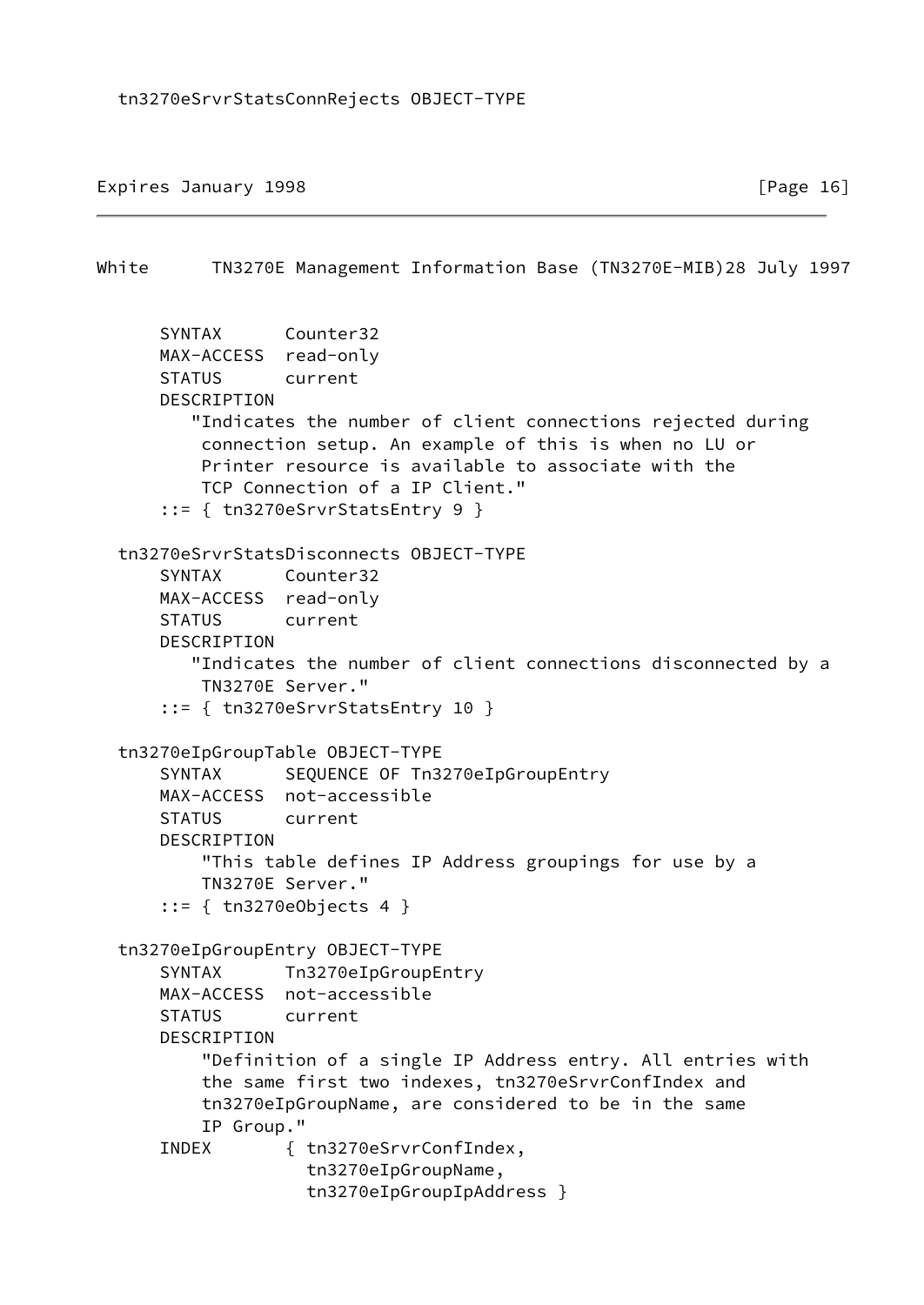::= { tn3270eIpGroupTable 1 }

 Tn3270eIpGroupEntry ::= SEQUENCE { tn3270eIpGroupName DisplayString, tn3270eIpGroupIpAddress IpAddress, tn3270eIpGroupSubnetMask IpAddress, tn3270eIpGroupRowStatus RowStatus }

Expires January 1998 **Expires** 2011 [Page 17]

White TN3270E Management Information Base (TN3270E-MIB)28 July 1997 tn3270eIpGroupName OBJECT-TYPE SYNTAX DisplayString (SIZE(1..24)) MAX-ACCESS not-accessible STATUS current DESCRIPTION "The name of a IP Group." ::= { tn3270eIpGroupEntry 1 } tn3270eIpGroupIpAddress OBJECT-TYPE SYNTAX IpAddress MAX-ACCESS not-accessible STATUS current DESCRIPTION "The IP Address of a member of a IP Group." ::= { tn3270eIpGroupEntry 2 } tn3270eIpGroupSubnetMask OBJECT-TYPE SYNTAX IpAddress MAX-ACCESS read-create STATUS current DESCRIPTION "The corresponding subnet mask associated with tn3270eIpGroupIpAddress. A single IP Address is represented by having this object contain the value of 255.255.255.255." DEFVAL { 'FFFFFFFF'H } ::= { tn3270eIpGroupEntry 3 } tn3270eIpGroupRowStatus OBJECT-TYPE SYNTAX RowStatus MAX-ACCESS read-create STATUS current DESCRIPTION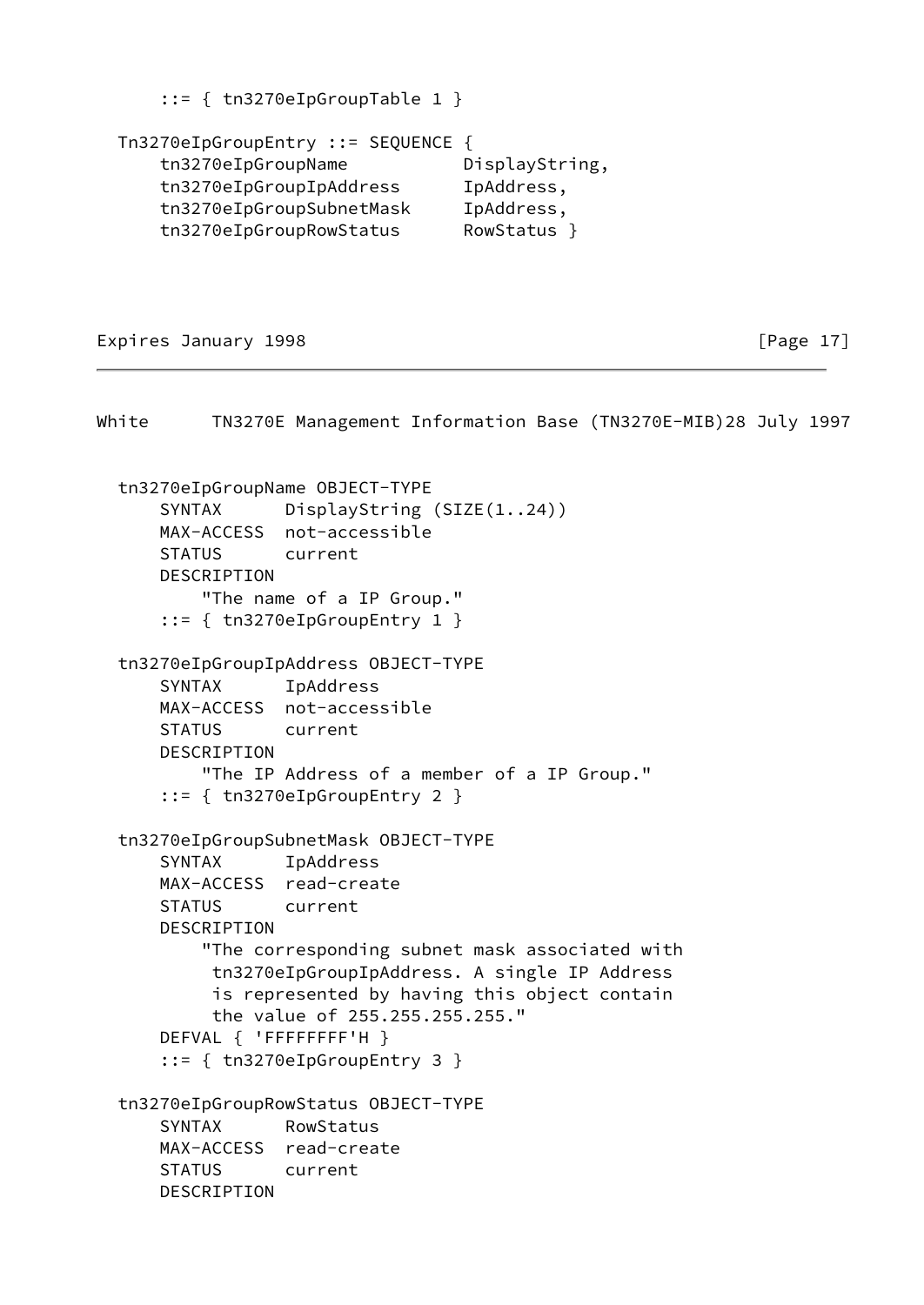```
 "This object allows entries to be created and deleted in the
         tn3270eIpGroupTable.
         An entry in this table is deleted by setting this object
         to destroy(6)."
    REFERENCE
         "RFC 1903, 'Textual Conventions for version 2 of the Simple
         Network Management Protocol (SNMPv2).'"
     ::= { tn3270eIpGroupEntry 4 }
 tn3270eResPoolTable OBJECT-TYPE
    SYNTAX SEQUENCE OF Tn3270eResPoolEntry
    MAX-ACCESS not-accessible
     STATUS current
     DESCRIPTION
```
Expires January 1998 **Expires** 2011 [Page 18]

White TN3270E Management Information Base (TN3270E-MIB)28 July 1997 "This table defines Resource groupings and using the term pool as defined by [RFC 1647](https://datatracker.ietf.org/doc/pdf/rfc1647)." ::= { tn3270eObjects 5 } tn3270eResPoolEntry OBJECT-TYPE SYNTAX Tn3270eResPoolEntry MAX-ACCESS not-accessible STATUS current DESCRIPTION "Definition of a single Resource Pool member. All entries with the same first two indexes, tn3270eSrvrConfIndex and tn3270eResPoolName, are considered to be in the same Pool." INDEX { tn3270eSrvrConfIndex, tn3270eResPoolName, tn3270eResPoolElementName } ::= { tn3270eResPoolTable 1 } Tn3270eResPoolEntry ::= SEQUENCE { tn3270eResPoolName DisplayString, tn3270eResPoolElementName DisplayString, tn3270eResPoolElementType Tn3270ResourceType, tn3270eResPoolRowStatus RowStatus } tn3270eResPoolName OBJECT-TYPE SYNTAX DisplayString (SIZE(1..24)) MAX-ACCESS not-accessible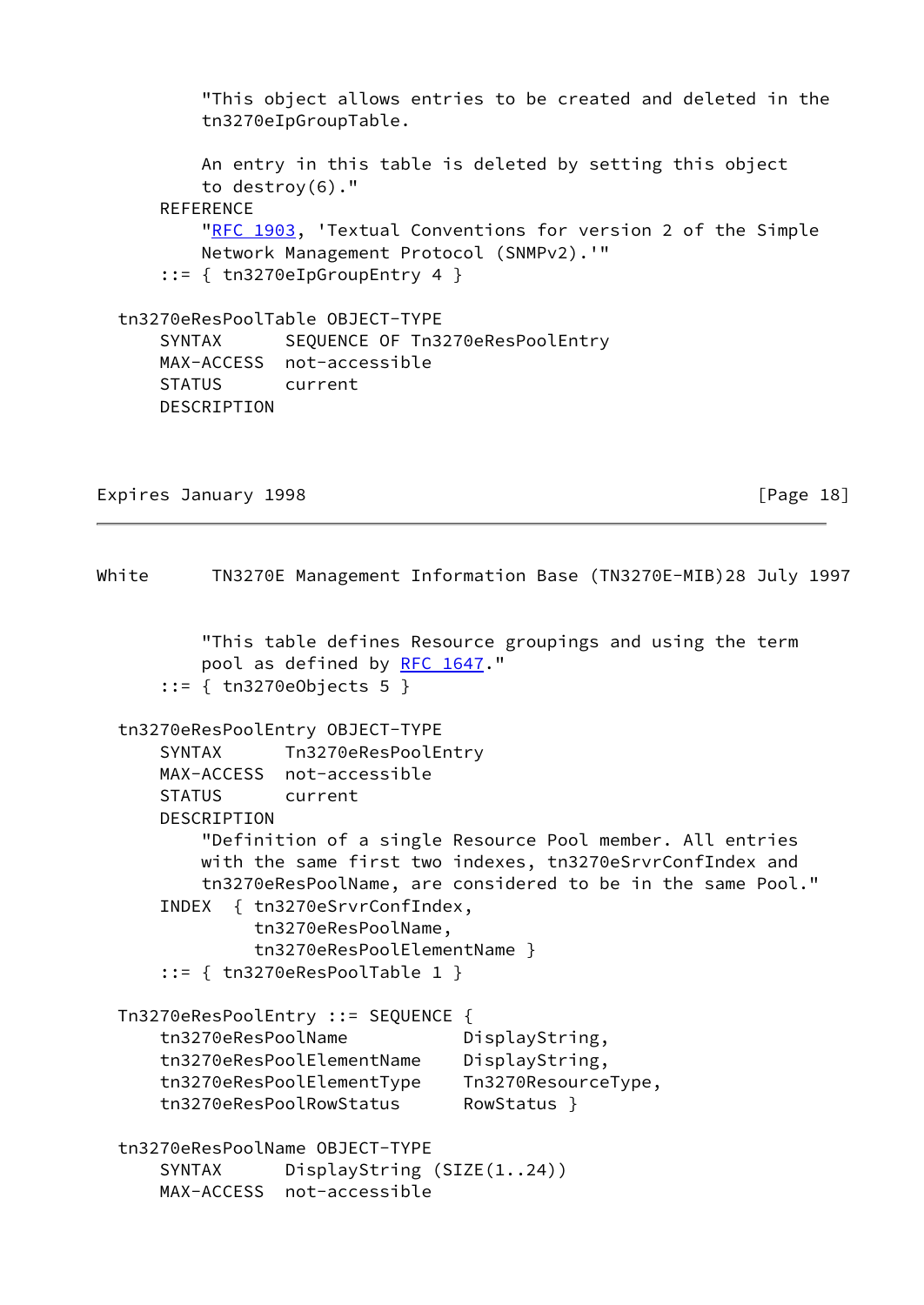```
 STATUS current
     DESCRIPTION
         "The name of a Resource Pool.."
     ::= { tn3270eResPoolEntry 1 }
 tn3270eResPoolElementName OBJECT-TYPE
    SYNTAX DisplayString (SIZE(1..8))
     MAX-ACCESS not-accessible
    STATUS current
    DESCRIPTION
         "The Name of a member of a Resource Pool."
     ::= { tn3270eResPoolEntry 2 }
 tn3270eResPoolElementType OBJECT-TYPE
     SYNTAX Tn3270ResourceType
    MAX-ACCESS read-create
     STATUS current
    DESCRIPTION
         "The type of the entity in a Resource Pool."
     ::= { tn3270eResPoolEntry 3 }
```
tn3270eResPoolRowStatus OBJECT-TYPE

Expires January 1998 **Expires** 2011 [Page 19]

White TN3270E Management Information Base (TN3270E-MIB)28 July 1997

```
 SYNTAX RowStatus
     MAX-ACCESS read-create
    STATUS current
     DESCRIPTION
         "This object allows entries to be created and deleted in the
         tn3270eResPoolTable.
         An entry in this table is deleted by setting this object
         to destroy(6)."
     REFERENCE
        "RFC 1903, 'Textual Conventions for version 2 of the Simple
         Network Management Protocol (SNMPv2).'"
     ::= { tn3270eResPoolEntry 4 }
 tn3270eIpResMapTable OBJECT-TYPE
    SYNTAX SEQUENCE OF Tn3270eIpResMapEntry
     MAX-ACCESS not-accessible
     STATUS current
     DESCRIPTION
```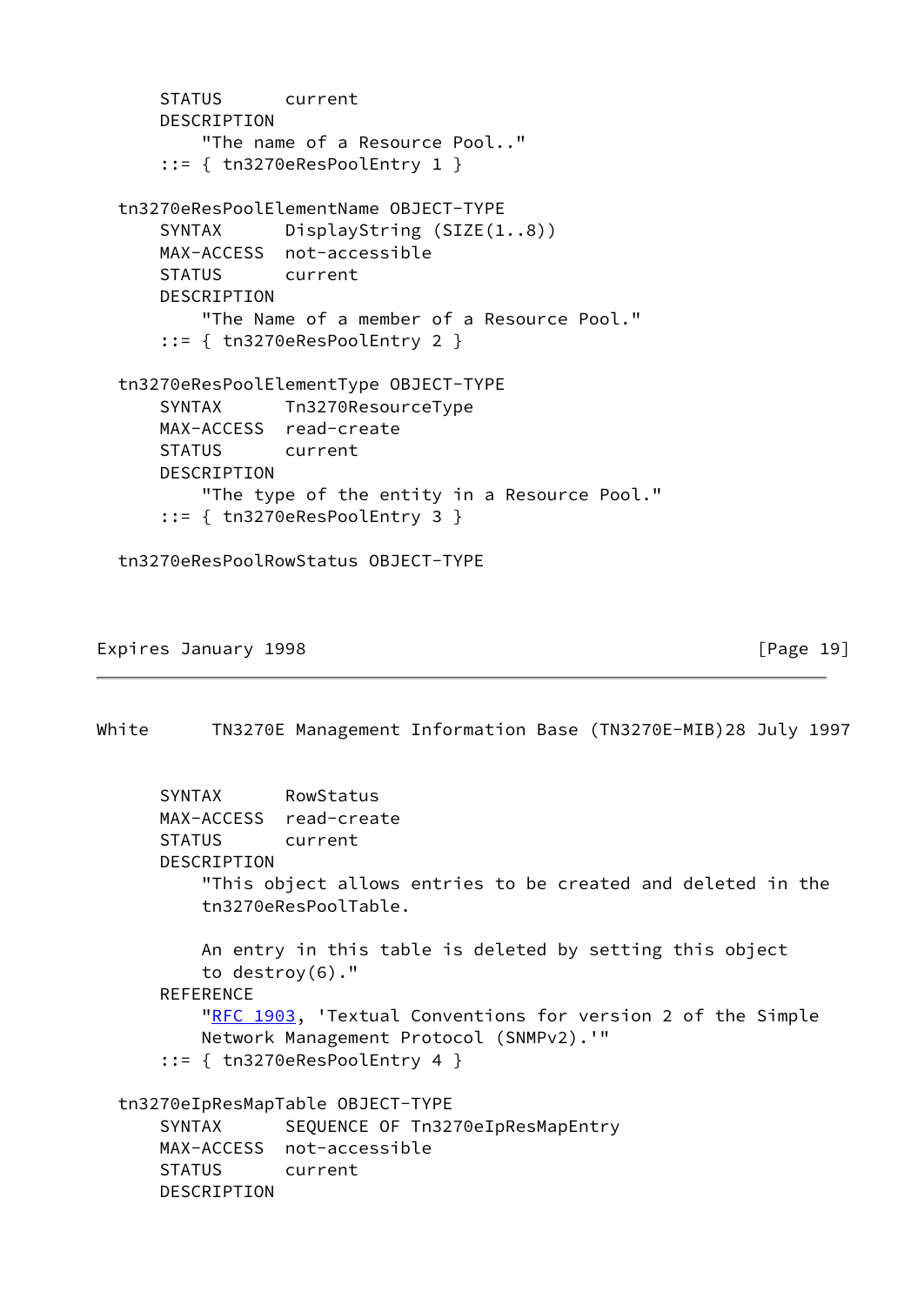```
 "This table defines Resource Pool to IP Group mappings.
           Since both the Resource Pool Name and IP Group Name
           are included in the index clause of this table multiple
           Resource Pools can be assigned to the same IP Group. This
           enables use of multiple Resource Pools for use in IP to
           resource mapping. Assigning multiple IP Groups to the
           same Resource Pool is also allowed but is not the primary
           purpose for how the indexing is structured.
           Assignment of Resource Pool to IP Group can be restricted
           based on TCP Port. A index value of 0 for
           tn3270eIpResMapClientPort disables restriction of resource
           assignment based on IP Client target port selection."
       ::= { tn3270eObjects 6 }
  tn3270eIpResMapEntry OBJECT-TYPE
      SYNTAX Tn3270eIpResMapEntry
      MAX-ACCESS not-accessible
       STATUS current
       DESCRIPTION
           "Definition of a single Resource Pool to IP Group mapping."
       INDEX { tn3270eSrvrConfIndex,
               tn3270eIpResMapPoolName,
               tn3270eIpResMapIpGroupName,
               tn3270eIpResMapClientPort }
       ::= { tn3270eIpResMapTable 1 }
  Tn3270eIpResMapEntry ::= SEQUENCE {
      tn3270eIpResMapPoolName DisplayString,
Expires January 1998 Expires 20]
White TN3270E Management Information Base (TN3270E-MIB)28 July 1997
```

| tn3270eIpResMapIpGroupName | DisplayString, |
|----------------------------|----------------|
| tn3270eIpResMapClientPort  | Unsigned32,    |
| tn3270eIpResMapRowStatus   | RowStatus }    |

```
 tn3270eIpResMapPoolName OBJECT-TYPE
     SYNTAX DisplayString (SIZE(1..24))
    MAX-ACCESS not-accessible
     STATUS current
    DESCRIPTION
         "The name of a Resource Pool."
     ::= { tn3270eIpResMapEntry 1 }
```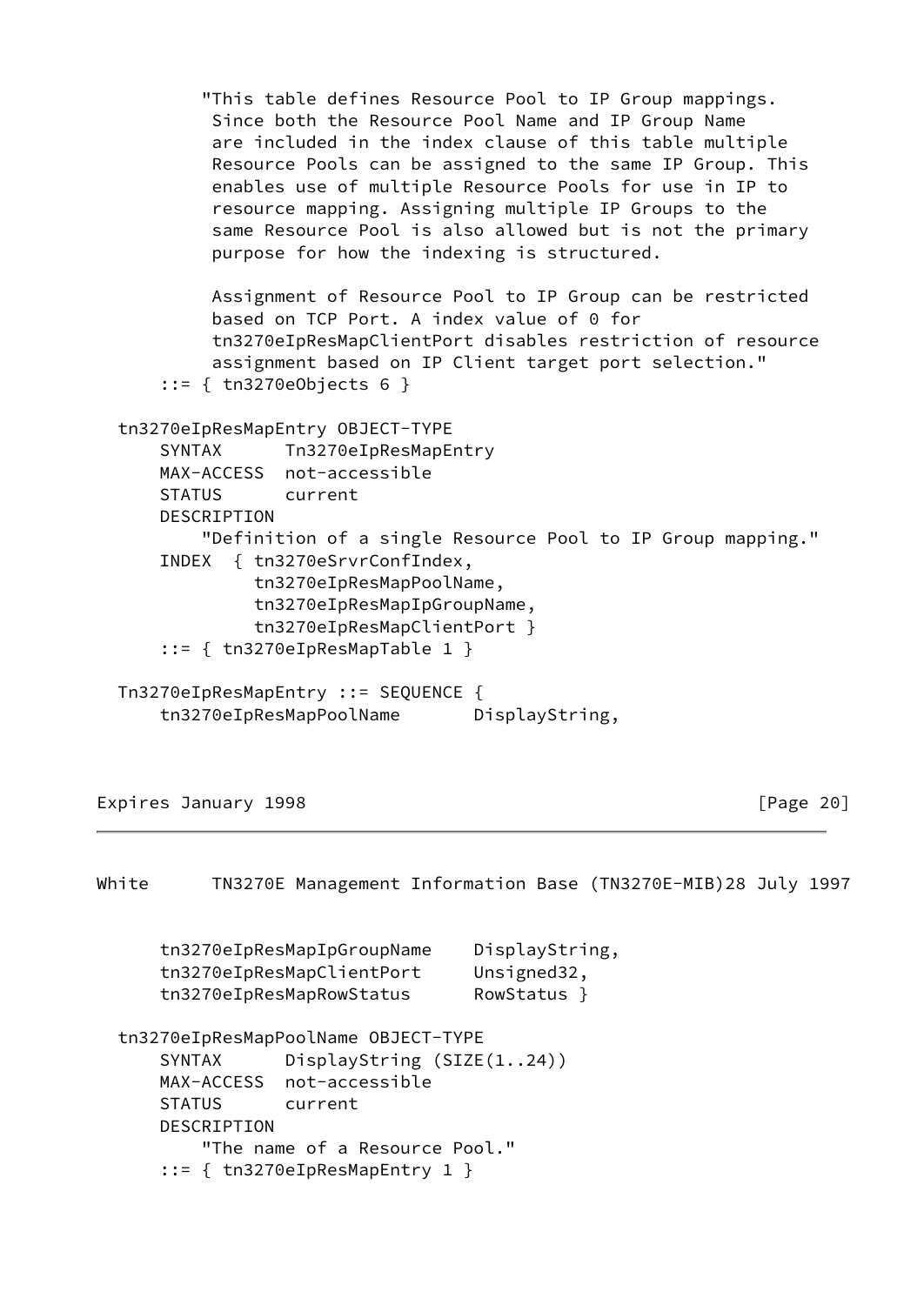```
 tn3270eIpResMapIpGroupName OBJECT-TYPE
     SYNTAX DisplayString (SIZE(1..24))
    MAX-ACCESS not-accessible
     STATUS current
     DESCRIPTION
         "The name of the IP Group that is mapped to a
          Resource Pool."
     ::= { tn3270eIpResMapEntry 2 }
 tn3270eIpResMapClientPort OBJECT-TYPE
     SYNTAX Unsigned32 (0..65535)
     MAX-ACCESS not-accessible
     STATUS current
     DESCRIPTION
         "The port to restrict a Resource Pool to a IP Group
          mapping. A value of 0 for this objects implies that
          the mapping is not restricted."
     ::= { tn3270eIpResMapEntry 3 }
 tn3270eIpResMapRowStatus OBJECT-TYPE
     SYNTAX RowStatus
    MAX-ACCESS read-create
     STATUS current
     DESCRIPTION
         "This object allows entries to be created and deleted in the
         tn3270eIpResMapTable.
         An entry in this table is deleted by setting this object
         to destroy(6)."
    REFERENCE
        "RFC 1903, 'Textual Conventions for version 2 of the Simple
         Network Management Protocol (SNMPv2).'"
     ::= { tn3270eIpResMapEntry 4 }
 tn3270eResMapTable OBJECT-TYPE
    SYNTAX SEQUENCE OF Tn3270eResMapEntry
```
Expires January 1998 [Page 21]

White TN3270E Management Information Base (TN3270E-MIB)28 July 1997

 MAX-ACCESS not-accessible STATUS current DESCRIPTION "This table defines the actual mapping of a resource to a IP Address."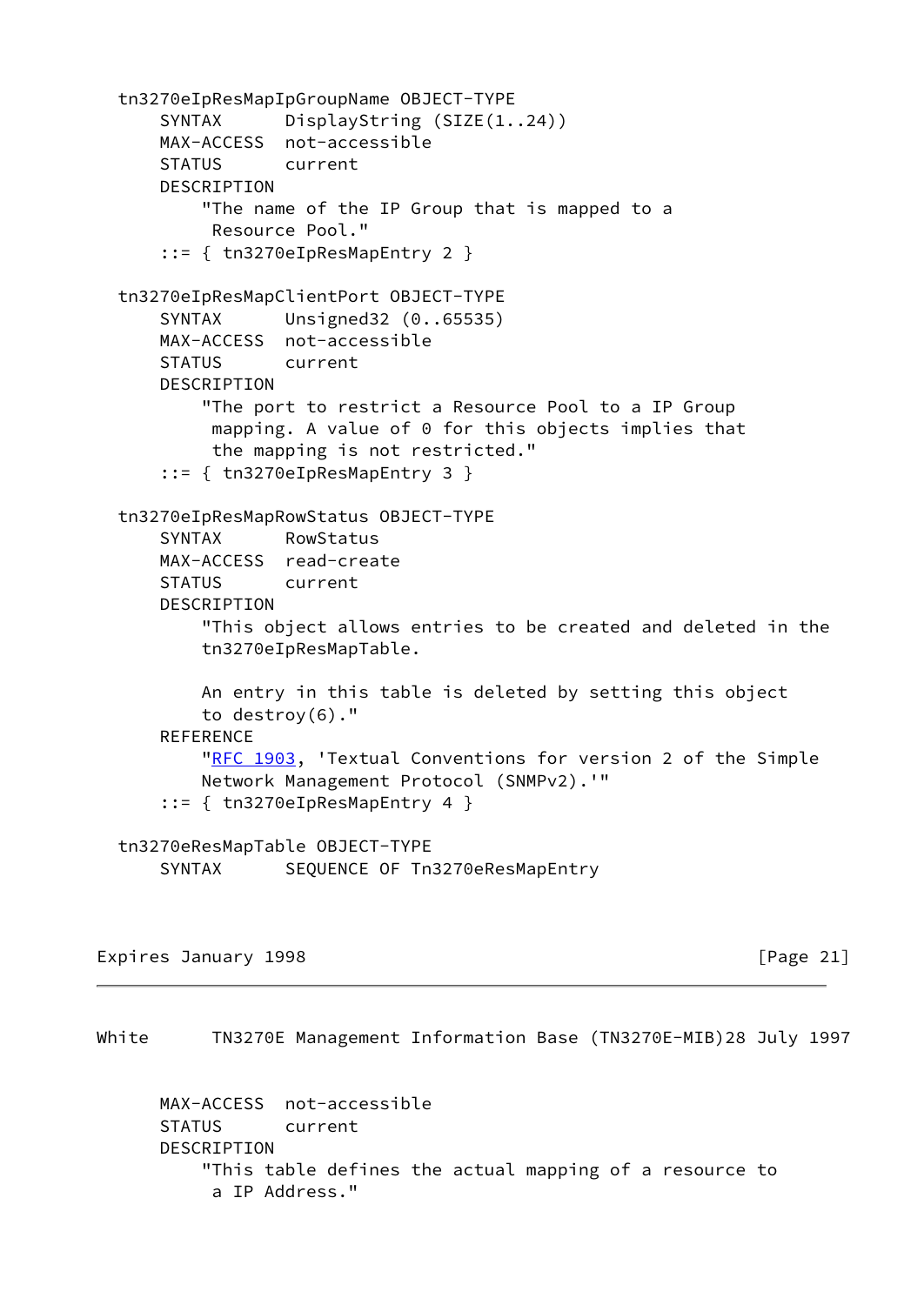```
 ::= { tn3270eObjects 7 }
 tn3270eResMapEntry OBJECT-TYPE
    SYNTAX Tn3270eResMapEntry
     MAX-ACCESS not-accessible
     STATUS current
    DESCRIPTION
         "Definition of the mapping of a Resource Element to
          a IP Address."
     INDEX { tn3270eSrvrConfIndex,
              tn3270eResMapElementName,
              tn3270eResMapIpAddress }
     ::= { tn3270eResMapTable 1 }
 Tn3270eResMapEntry ::= SEQUENCE {
     tn3270eResMapElementName DisplayString,
     tn3270eResMapIpAddress IpAddress,
    tn3270eResMapElementType Tn3270ResourceType }
 tn3270eResMapElementName OBJECT-TYPE
     SYNTAX DisplayString (SIZE(1..8))
    MAX-ACCESS not-accessible
     STATUS current
    DESCRIPTION
         "The Name of a resource element."
     ::= { tn3270eResMapEntry 1 }
 tn3270eResMapIpAddress OBJECT-TYPE
     SYNTAX IpAddress
    MAX-ACCESS not-accessible
     STATUS current
    DESCRIPTION
         "A client IP Address."
     ::= { tn3270eResMapEntry 2 }
 tn3270eResMapElementType OBJECT-TYPE
     SYNTAX Tn3270ResourceType
     MAX-ACCESS read-only
    STATUS current
     DESCRIPTION
         "The type of the associating resource element/"
     ::= { tn3270eResMapEntry 3 }
```
Expires January 1998 **Expires** 22]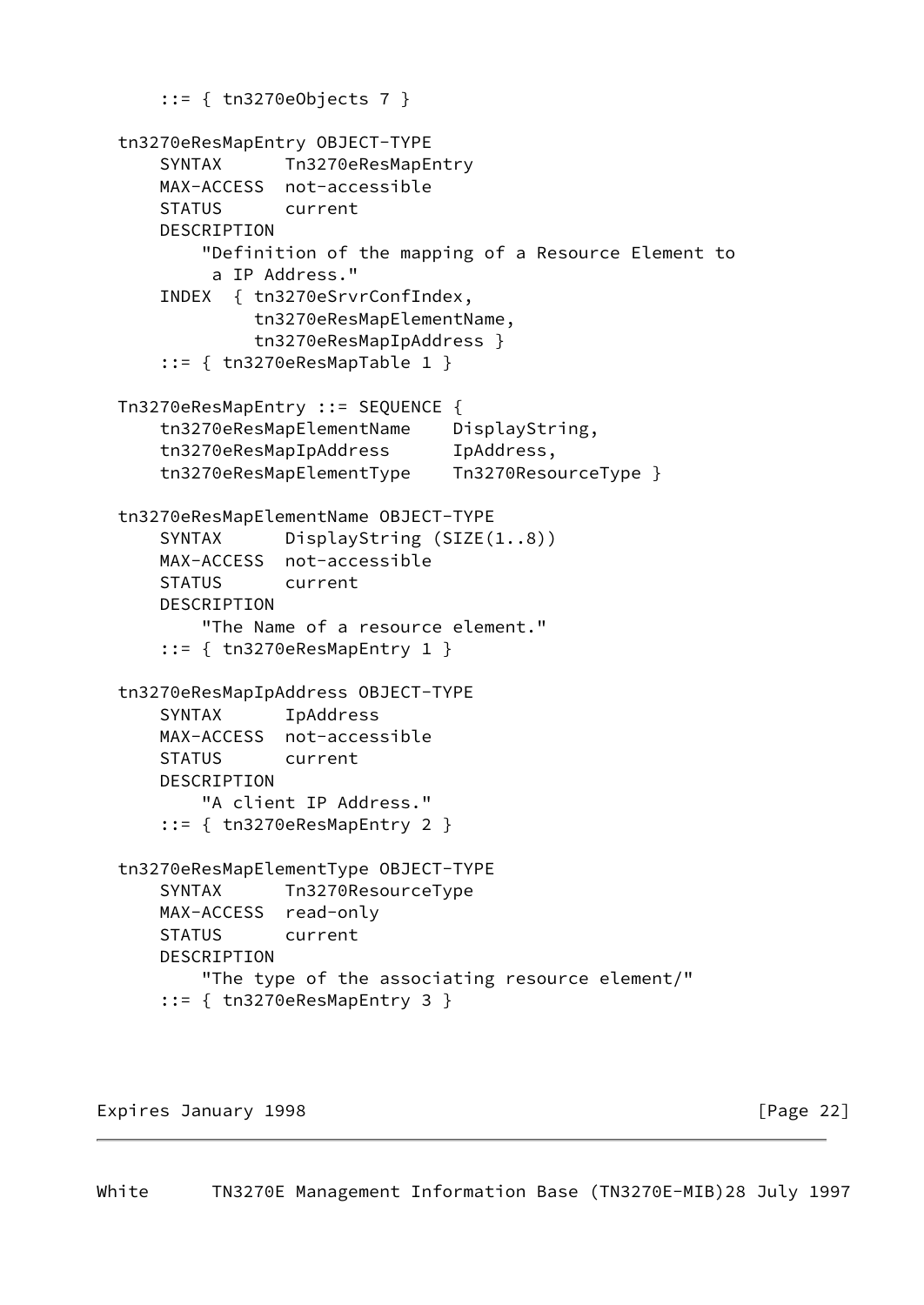```
 -- Define the set of objects to add to the Tcp Connection Table
 tn3270eTcpConnTable OBJECT-TYPE
     SYNTAX SEQUENCE OF Tn3270eTcpConnEntry
    MAX-ACCESS not-accessible
    STATUS current
    DESCRIPTION
          "Extends tcpConnTable to support TN3270 and TN3270E
          performance monitoring."
     ::= { tn3270eObjects 8 }
 tn3270eTcpConnEntry OBJECT-TYPE
     SYNTAX Tn3270eTcpConnEntry
    MAX-ACCESS not-accessible
     STATUS current
     DESCRIPTION
          "Provides in formation about a single TN3270/TN3270E
          session."
     INDEX { tcpConnLocalAddress, tcpConnLocalPort,
             tcpConnRemAddress, tcpConnRemPort }
     ::= { tn3270eTcpConnTable 1 }
 Tn3270eTcpConnEntry ::=
     SEQUENCE
     {
        tn3270eTcpConnLastActivity TimeTicks,
       tn3270eTcpConnBytesIn Counter32,
       tn3270eTcpConnBytesOut Counter32,
        tn3270eTcpConnResourceName DisplayString,
        tn3270eTcpConnResourceType Tn3270ResourceType,
        tn3270eTcpConnDeviceType Tn3270DeviceTypes,
        tn3270eTcpConnFunctions Tn3270Functions
     }
 tn3270eTcpConnLastActivity OBJECT-TYPE
     SYNTAX TimeTicks
    MAX-ACCESS read-only
     STATUS current
    DESCRIPTION
         "The number of 100ths of seconds since any data was
         transferred for the associating TCP Connection."
   DEFVAL { 0 }
     ::= { tn3270eTcpConnEntry 1 }
 tn3270eTcpConnBytesIn OBJECT-TYPE
    SYNTAX Counter32
    UNITS "octets"
    MAX-ACCESS read-only
```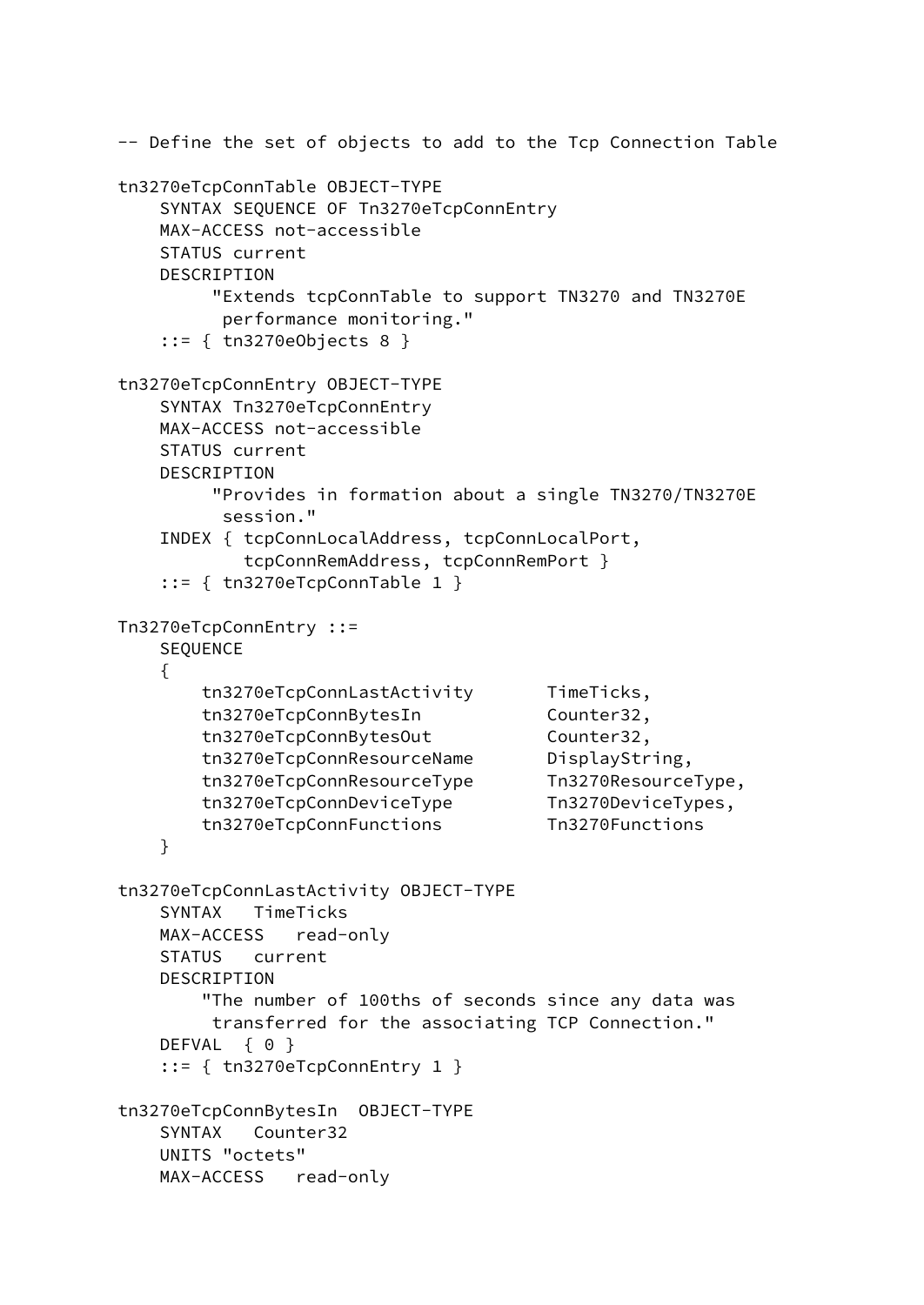```
White TN3270E Management Information Base (TN3270E-MIB)28 July 1997
       STATUS current
       DESCRIPTION
           "The number of bytes received by the Server from TCP
            for this connection."
       ::= { tn3270eTcpConnEntry 2 }
   tn3270eTcpConnBytesOut OBJECT-TYPE
       SYNTAX Counter32
       UNITS "octets"
       MAX-ACCESS read-only
       STATUS current
       DESCRIPTION
           "The number of bytes sent to TCP for this connection."
       ::= { tn3270eTcpConnEntry 3 }
   tn3270eTcpConnResourceName OBJECT-TYPE
      SYNTAX DisplayString (SIZE(0..8))
       MAX-ACCESS read-only
       STATUS current
       DESCRIPTION
           "LU/Print secondary name for connecting a IP Client
            into a SNA network."
      ::= { tn3270eTcpConnEntry 4 }
   tn3270eTcpConnResourceType OBJECT-TYPE
       SYNTAX Tn3270ResourceType
       MAX-ACCESS read-only
       STATUS current
       DESCRIPTION
           "Indicates the type of resource identified by
            tn3270eTcpConnResourceName."
      ::= { tn3270eTcpConnEntry 5 }
   tn3270eTcpConnDeviceType OBJECT-TYPE
      SYNTAX Tn3270DeviceTypes
      MAX-ACCESS read-only
      STATUS current
      DESCRIPTION
          "Indicates the device type if negiotiated with client.
           This object is also known as logmode."
      ::= { tn3270eTcpConnEntry 6 }
```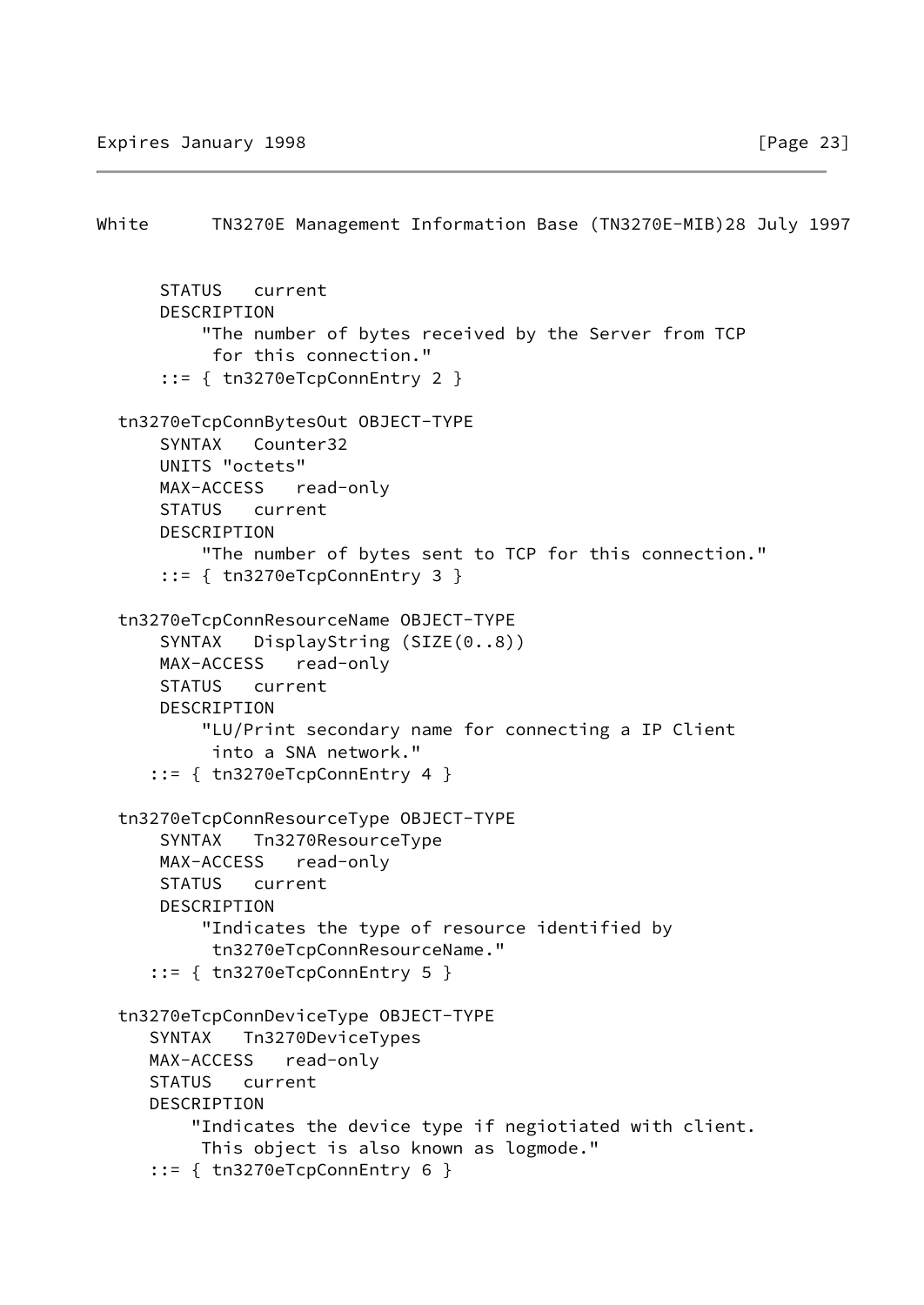tn3270eTcpConnFunctions OBJECT-TYPE SYNTAX Tn3270Functions MAX-ACCESS read-only STATUS current DESCRIPTION "This object will indicates which of the TN3270 and TN3270E

Expires January 1998 **Expires** 24]

White TN3270E Management Information Base (TN3270E-MIB)28 July 1997 functions that are supported by the Server was negioted with a client. Refer to tn3270eSrvrFunctionsSupported." ::= { tn3270eTcpConnEntry 7 } -- Conformance Definitions tn3270eGroups 0BJECT IDENTIFIER ::= { tn3270eConformance 1 } tn3270eCompliances OBJECT IDENTIFIER ::= { tn3270eConformance 2 } -- compliance statements tn3270eCompliance MODULE-COMPLIANCE STATUS current DESCRIPTION "The compliance statement for agents that support the TN3270E-MIB." MODULE -- this module MANDATORY-GROUPS { tn3270eBasicGroup, tn3270eSessionGroup } OBJECT tn3270eSrvrConfActivityCheck MIN-ACCESS read-only DESCRIPTION "The agent is not required to support a set to this object if the associating TN3270E Server doesn't support either TIMEMARK or NOP processing. In this case an agent should return noCheck on retrieval." OBJECT tn3270eSrvrConfActivityTimeout MIN-ACCESS read-only DESCRIPTION "The agent is not required to support a set to this object if the functions enabled by tn3270eSrvrConfActivityCheck are not supported. An agent in this case should return a value of 0."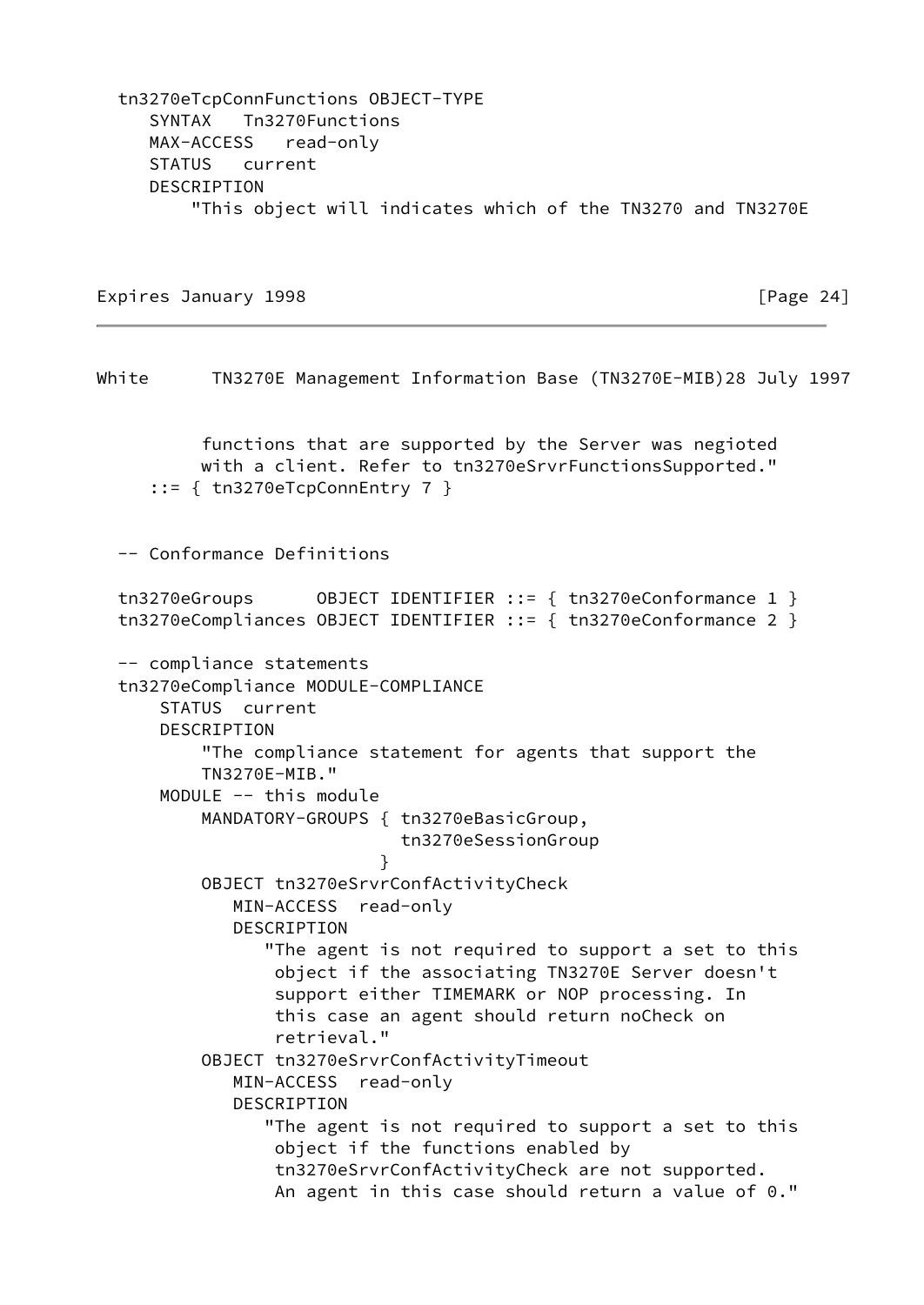OBJECT tn3270eSrvrConfActivityInterval MIN-ACCESS read-only DESCRIPTION "The agent is not required to support a set to this object if the functions enabled by tn3270eSrvrConfActivityCheck are not supported. An agent in this case should return a value of 0." OBJECT tn3270eSrvrConfAdminStatus DESCRIPTION "A TN3270E Server is not required to support a stopImmediate state transition."  $::=$  { tn3270eCompliances 1 } -- units of conformance

Expires January 1998 [Page 25]

White TN3270E Management Information Base (TN3270E-MIB)28 July 1997 tn3270eBasicGroup OBJECT-GROUP OBJECTS { tn3270eSrvrConfInactivityTimeout, tn3270eSrvrConfActivityCheck, tn3270eSrvrConfActivityTimeout, tn3270eSrvrConfActivityInterval, tn3270eSrvrFunctionsSupported, tn3270eSrvrConfAdminStatus, tn3270eSrvrConfOperStatus, tn3270eSrvrConfSessionTermState, tn3270eSrvrConfSrvrType, tn3270eSrvrConfRowStatus, tn3270eSrvrPortRowStatus, tn3270eSrvrStatsUpTime, tn3270eSrvrStatsMaxLus, tn3270eSrvrStatsLusInUse, tn3270eSrvrStatsSpareLus, tn3270eSrvrStatsMaxPtrs, tn3270eSrvrStatsPtrsInUse, tn3270eSrvrStatsSparePtrs, tn3270eSrvrStatsConnectsIn, tn3270eSrvrStatsConnRejects, tn3270eSrvrStatsDisconnects, tn3270eIpGroupSubnetMask, tn3270eIpGroupRowStatus, tn3270eResPoolElementType, tn3270eResPoolRowStatus, tn3270eIpResMapRowStatus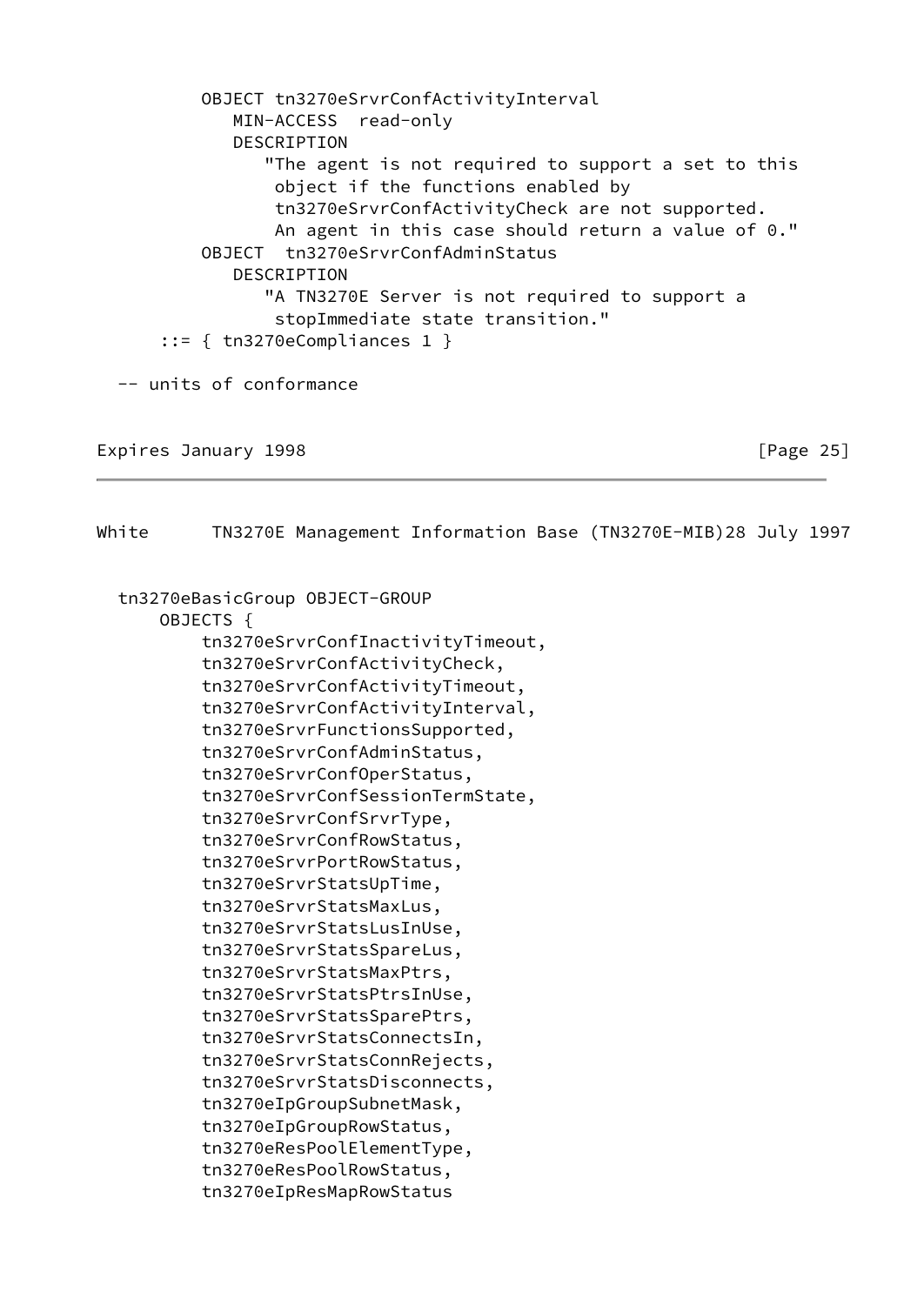```
 }
     STATUS current
     DESCRIPTION
         "This group is mandatory for all hosts supporting the
          TN3270E-MIB."
     ::= { tn3270eGroups 1 }
 tn3270eSessionGroup OBJECT-GROUP
     OBJECTS {
         tn3270eResMapElementType,
         tn3270eTcpConnLastActivity,
         tn3270eTcpConnBytesIn,
         tn3270eTcpConnBytesOut,
         tn3270eTcpConnResourceName,
         tn3270eTcpConnResourceType,
         tn3270eTcpConnDeviceType,
         tn3270eTcpConnFunctions
       }
     STATUS current
     DESCRIPTION
```

```
Expires January 1998 Expires 26]
```
<span id="page-29-0"></span>White TN3270E Management Information Base (TN3270E-MIB)28 July 1997 "This group is mandatory for all hosts supporting the TN3270E-MIB." ::= { tn3270eGroups 2 }

END

<span id="page-29-1"></span>[5](#page-29-1). Security Considerations

 Certain management information defined in this MIB may be considered sensitive in some network environments. Therefore, authentication of received SNMP requests and controlled access to management information should be employed in such environments. The method for this authentication is a function of the SNMP Administrative Framework, and has not been expanded by this MIB.

 Several objects in this MIB allow write access or provide for remote creation. Allowing this support in a non-secure environment can have a negative effect on network operations. It is recommended that implementers seriously consider whether set operations should be allowed without providing, at a minimum, authentication of request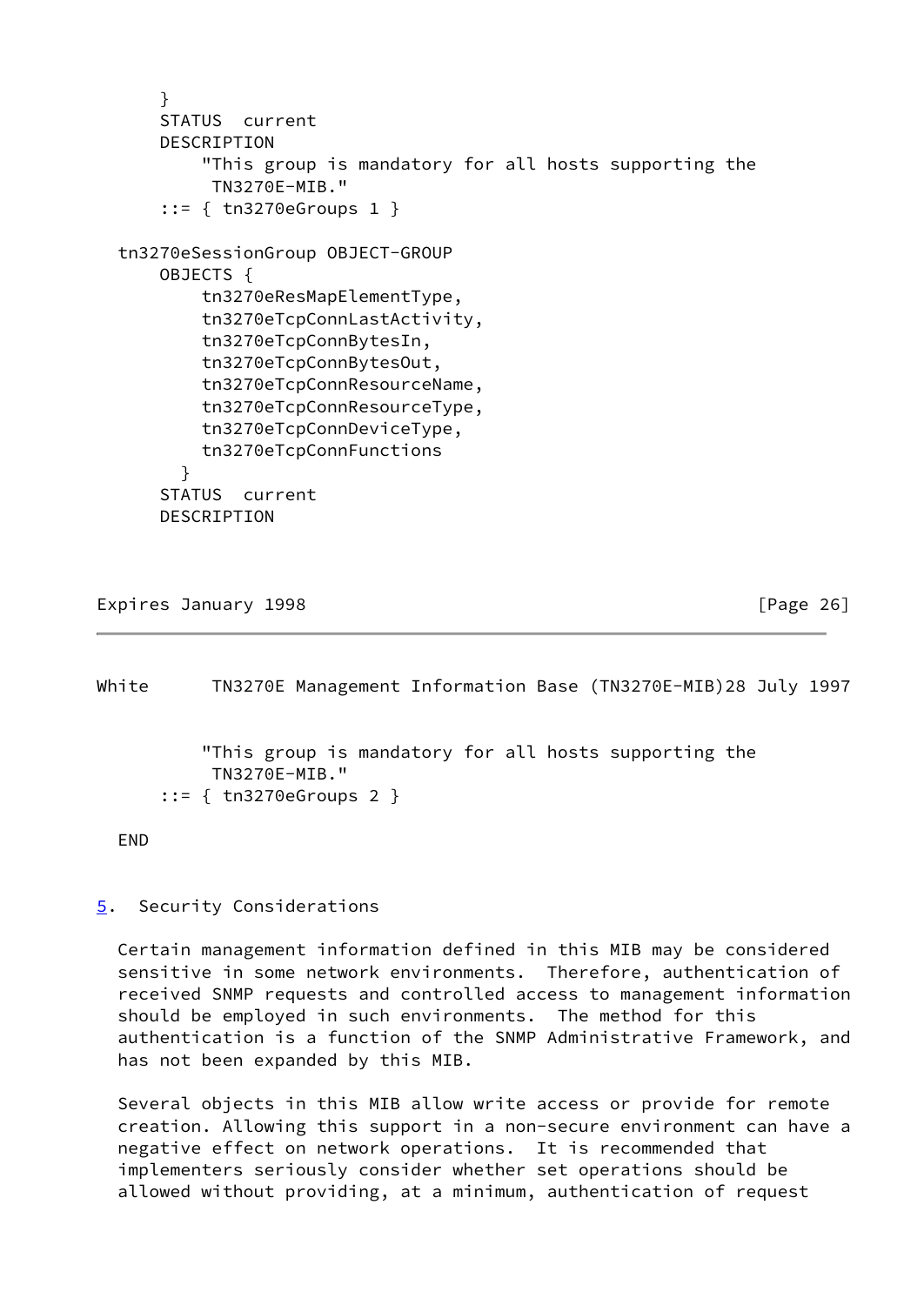origin. It it recommended that without such support that the following objects be implemented as read-only:

- o tn3270eSrvrConfInactivityTimout
- o tn3270eSrvrConfActivityCheck
- o tn3270eSrvrConfActivityTimeout
- o tn3270eSrvrConfActivityInterval
- o tn3270eSrvrConfAdminStatus
- o tn3270eSrvrConfSessionTermState
- o tn3270eIpGroupSubnetMask
- o tn3270eResPoolElementType

 The following objects should either be implemented as read-only or not implemented when security is an issue as previously discussed:

- o tn3270eSrvrConfRowStatus
- o tn3270eSrvrPortRowStatus
- o tn3270eIpGroupRowStatus
- o tn3270eResPoolRowStatus
- o tn3270eResMapRowStatus
- <span id="page-30-3"></span>[6](#page-30-3). Acknowledgments

This document is a product of the TN3270E Working Group.

## Expires January 1998 **Expires** 27]

<span id="page-30-1"></span>White TN3270E Management Information Base (TN3270E-MIB)28 July 1997

## <span id="page-30-4"></span>[7](#page-30-4). References

- <span id="page-30-0"></span>[1] SNMPv2 Working Group, Case, J., McCloghrie, K., Rose, M., and Waldbusser S., "Structure of Management Information for version 2 of the Simple Network Management Protocol (SNMPv2)", [RFC 1902,](https://datatracker.ietf.org/doc/pdf/rfc1902) January 1996.
- [2] Network Working Group, Postel, J., and Reynolds, J., "Telnet Protocol Specification", [RFC 854](https://datatracker.ietf.org/doc/pdf/rfc854), May 1983.
- <span id="page-30-2"></span>[3] Network Working Group, Postel, J., and Reynolds, J., "Telnet Timing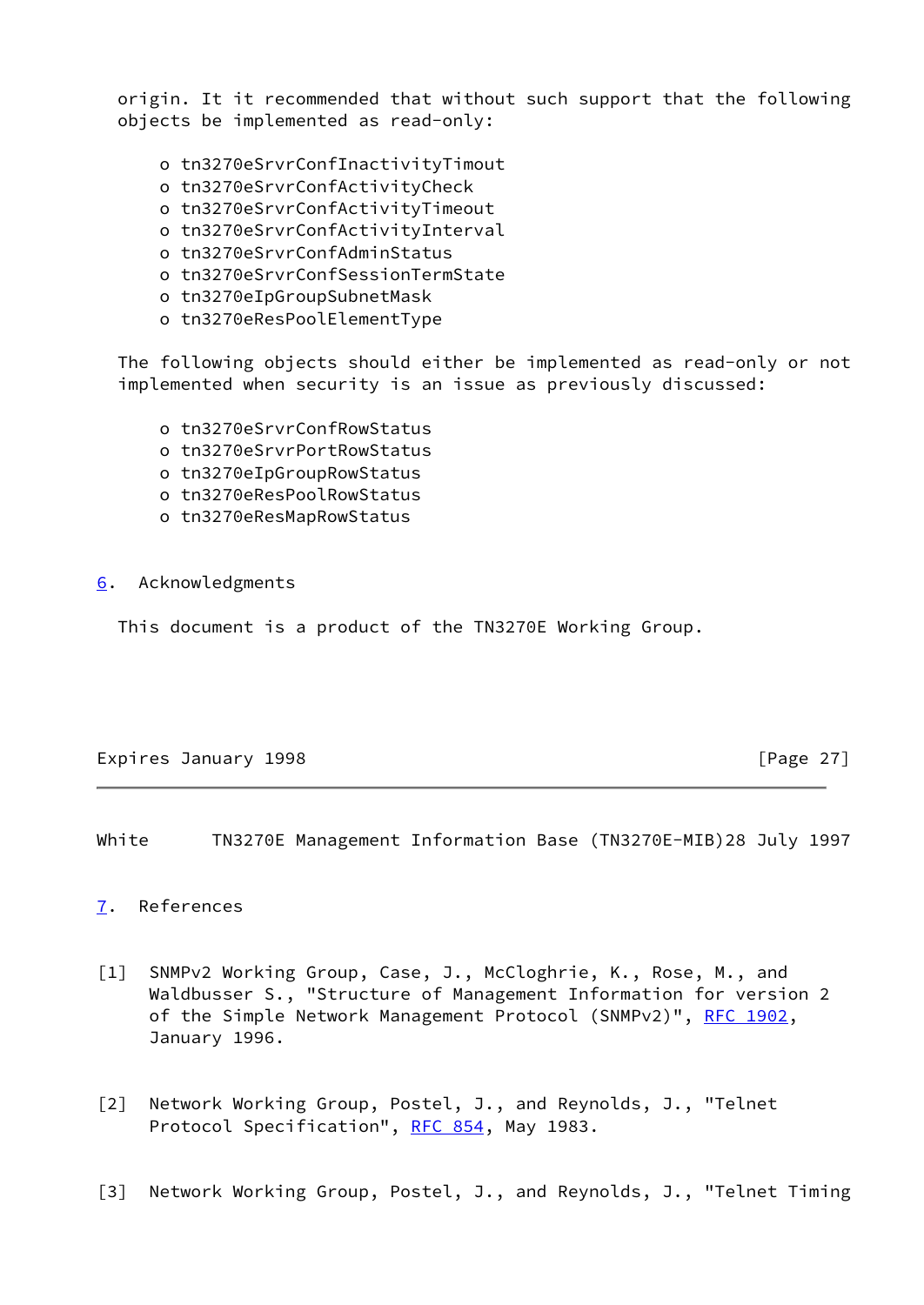Mark Option", [RFC 860](https://datatracker.ietf.org/doc/pdf/rfc860), May 1983.

- [4] Network Working Group and Rekhter J., "Telnet 3270 Regime Option", [RFC 1041](https://datatracker.ietf.org/doc/pdf/rfc1041), January 1988.
- <span id="page-31-1"></span>[5] McCloghrie, K., and M. Rose, Editors, "Management Information Base for Network Management of TCP/IP-based internets: MIB-II", STD 17, [RFC 1213](https://datatracker.ietf.org/doc/pdf/rfc1213), Hughes LAN Systems, Performance Systems International, March 1991.
- <span id="page-31-4"></span>[6] SNMPv2 Working Group, Case, J., McCloghrie, K., Rose, M., and S. Waldbusser, "Textual Conventions for version 2 of the Simple Network Management Protocol (SNMPv2)", [RFC 1903](https://datatracker.ietf.org/doc/pdf/rfc1903), January 1996.
- <span id="page-31-3"></span>[7] SNMPv2 Working Group, Case, J., McCloghrie, K., Rose, M., and S. Waldbusser, "Protocol Operations for version 2 of the Simple Network Management Protocol (SNMPv2)", [RFC 1905](https://datatracker.ietf.org/doc/pdf/rfc1905), January 1996.
- <span id="page-31-5"></span>[8] SNMPv2 Working Group, Case, J., McCloghrie, K., Rose, M., and S. Waldbusser, "Conformance Statements for version 2 of the Simple Network Management Protocol (SNMPv2)", [RFC 1904](https://datatracker.ietf.org/doc/pdf/rfc1904), January 1996.
- <span id="page-31-2"></span>[9] Case, J., M. Fedor, M. Schoffstall, J. Davin, "Simple Network Management Protocol", [RFC 1157](https://datatracker.ietf.org/doc/pdf/rfc1157), SNMP Research, Performance Systems International, MIT Laboratory for Computer Science, May 1990.
- [10] IETF SNMPv2 Working Group and McCloghrie, K., "TCP-MIB

Expires January 1998 **Expires** 28]

<span id="page-31-0"></span>White TN3270E Management Information Base (TN3270E-MIB)28 July 1997

Definitions", November 1994.

<span id="page-31-6"></span>[8](#page-31-6). Authors' Address

 Kenneth D. White Dept. G80/Bldg 503